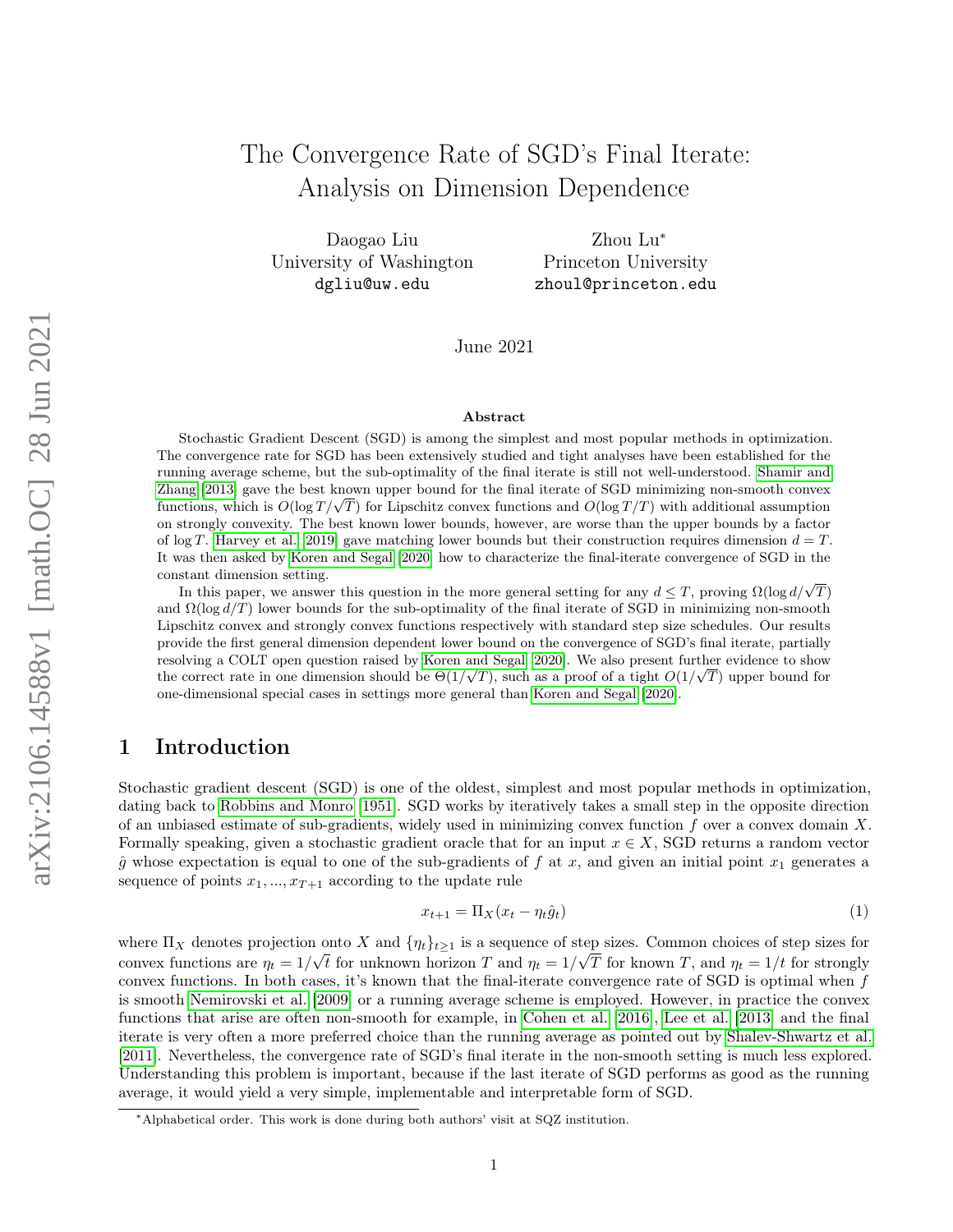There is a line of works making attempts to understand the convergence rate of the final iterate of SGD. There is a line of works making attempts to understand the convergence rate of the final iterate of SGD<br>[Shamir and Zhang](#page-16-0) [\[2013\]](#page-16-0) first established a near-optimal  $O(\log T/\sqrt{T})$  convergence rate for the final iterate of SGD with a step size schedule  $\eta_t = 1/\sqrt{t}$ . [Jain et al.](#page-15-6) [\[2019\]](#page-15-6) proved an information-theoretically optimal  $O(1/\sqrt{T})$ SGD with a step size schedule  $\eta_t = 1/\sqrt{t}$ . Jain et al. [\[2019\]](#page-15-0) proved an information-theoretically optimal  $O(1/\sqrt{T})$  lower<br>upper bound using a rather non-standard step size schedule. [Harvey et al.](#page-15-0) [2019] gave an  $\Omega(\log T/\sqrt$ bound for the standard  $\eta_t = 1/\sqrt{t}$  step size schedule, but their construction requires the dimension d to be equal to  $T$ , which is quite restrictive. A natural question arises:

**Question:** What's the dependence on dimension d of the convergence rate of SGD's final iterate when  $d \leq T$ is seen as a parameter?

In a recent COLT open question raised by [Koren and Segal](#page-15-1) [\[2020\]](#page-15-1), the same question was posed but only for the more restrictive constant dimension setting. Moreover, they conjectured that the right convergence rate of SGD in the **constant** dimensional case is  $\Theta(1/\sqrt{T})$ . They analyzed a one-dimensional one-sided random walk special case as the preliminary evidence for their conjecture. However, this result is limited in the one-dimension setting for a special absolute-value function, thus can't be easily generalized. Analyzing the final-iterate convergence rate of SGD in general dimension for general convex functions is a more interesting and challenging question. In particular, in [Koren and Segal](#page-15-1) [\[2020\]](#page-15-1), they wrote:

For dimension  $d > 1$ , a natural conjecture is that the right convergence rate is  $\Theta(\log d/\sqrt{T})$ , but we have no indication to corroborate this.

Motivated by this, we focus on analyzing the final iterate of SGD in general dimension  $d \leq T$  without smoothness assumptions in this paper.

Our first main result is an  $\Omega(\log d/T)$  lower bound for SGD minimizing strongly convex functions with a  $\eta_t = 1/t$  step size schedule when dimension  $d \leq T$ , generalizing the result in [Harvey et al.](#page-15-0) [\[2019\]](#page-15-0). Our main observation is that we can let the initial point  $x_1$  stay still for any number of steps as long as 0 is one of the sub-gradient of f at  $x_1$ . By correctly modifying the original construction of [Harvey et al.](#page-15-0) [\[2019\]](#page-15-0), we can keep  $x_1$ at 0 for  $T - d$  steps and then 'kick' it to start taking a similar route as in [Harvey et al.](#page-15-0) [\[2019\]](#page-15-0) in a d-dimensional space, which incurs an  $\Omega(\log d/T)$  sub-optimality since the logarithmic term is caused by the construction of f, not by taking the sum of step sizes. This result is then generalized to general Lipschitz convex functions, with either fixed  $1/\sqrt{T}$  step size schedule or  $1/\sqrt{t}$  decreasing step size schedule. Our lower bounds are actually proven for the sub-gradient descent method (GD), in a stronger form than SGD. The case of running SGD on strongly convex functions with fixed step sizes isn't considered because the fixed step size schedule is believed to be sub-optimal, therefore not commonly used. Roughly speaking, the sub-optimality with fixed step size  $\eta$  is  $O(\eta + (1 - \eta)^T)$  according to [Bottou et al.](#page-15-7) [\[2018\]](#page-15-7), and can't be tuned to the better rate  $O(1/T)$  which can be attained by the  $1/t$  step size schedule instead.

We also present further evidence on the upper bound for one dimensional special cases. Though seemingly easy, even the convergence rate of fixed-stepsize SGD for one-dimensional linear functions is open and non-trivial. [Koren and Segal](#page-15-1) [\[2020\]](#page-15-1) considered minimizing a linear function with a restricted SGD oracle which only outputs ±1, reducing this problem to a one-sided random walk. We relax the restriction on the SGD oracle and prove √ an  $O(1/\sqrt{T})$  optimal rate for (nearly) linear functions with the help of martingale theory. We also relax the linearity condition and prove the induced discrete random walk has  $O(1/\sqrt{T})$  optimal rate in an asymptotic manner. These results serve as further evidence for the conjecture that the true rate of SGD in one dimension is  $O(1/\sqrt{T}).$ 

Our contributions are summarized as follows:

- We prove an  $\Omega(\log d/T)$  lower bound for the sub-optimality of the final iterate of SGD minimizing nonwe prove an  $\Omega(\log d/L)$  lower bound for the sub-optimality of the final iterate of SGD minimizing non-<br>smooth strongly convex functions with  $\eta_t = 1/t$  step size schedule. We also prove an  $\Omega(\log d/\sqrt{T})$  lower bound for the sub-optimality of the final iterate of SGD minimizing non-smooth general Lipschitz convex functions with decreasing  $\eta_t = 1/\sqrt{t}$  step size schedule or  $\eta_t = 1/\sqrt{T}$  fixed step size schedule. Our results are the first, to the best of our knowledge, that characterize the general dimension dependence in analyzing the final iterate convergence of SGD. √
- We also prove an optimal  $O(1)$ T) upper bound for the sub-optimality of the final iterate of SGD minimizing Lipschitz convex functions with fixed  $\Theta(1/\sqrt{T})$  step sizes in one dimension, under weaker assumptions than [Koren and Segal](#page-15-1) [\[2020\]](#page-15-1), that the function is (nearly) linear but allows the using of any legal oracle instead of a restricted one which only outputs  $\pm 1$ .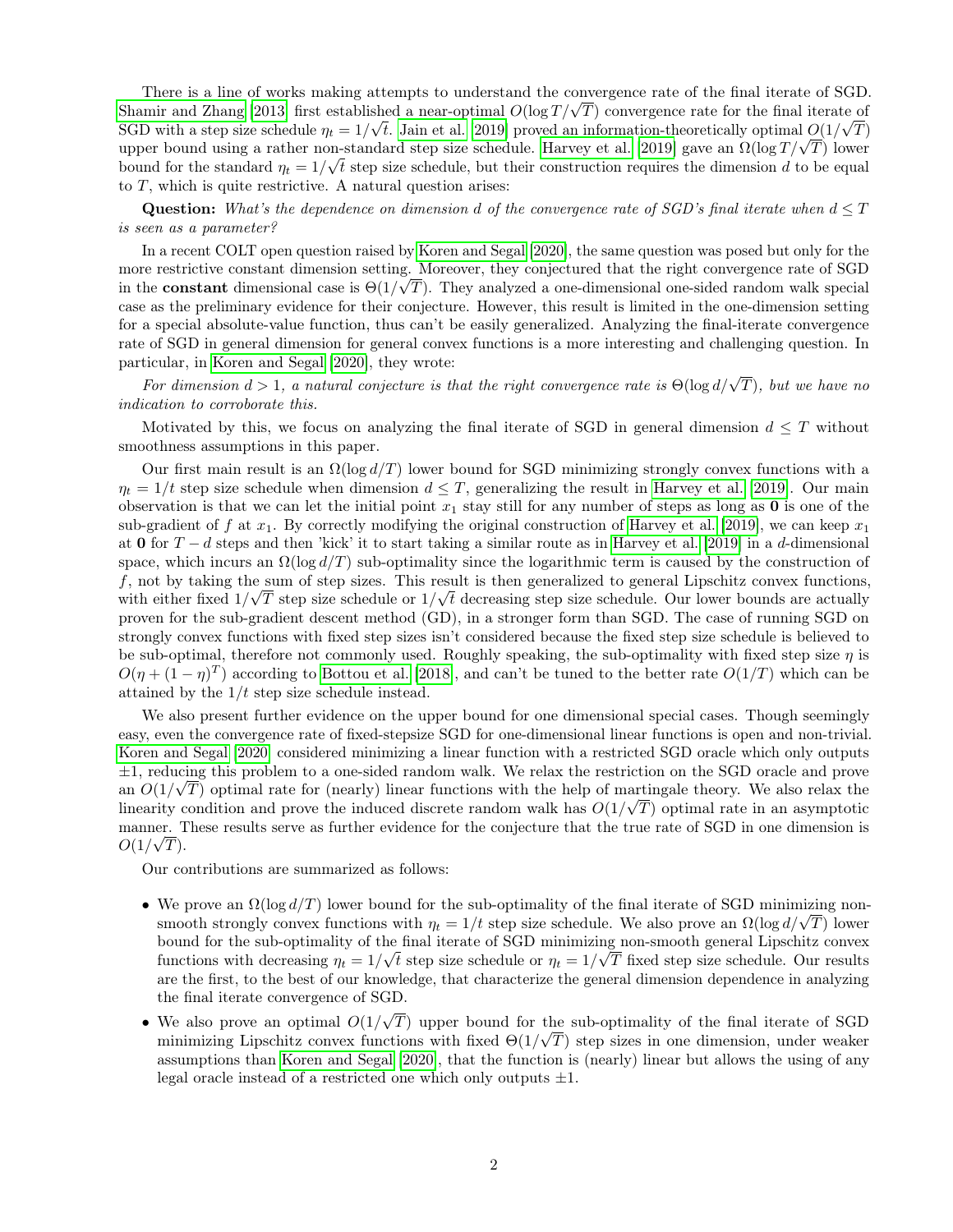

Figure 1: The two blue lines denote previously known best upper/lower bounds for the sub-optimality of the √ final iterate of SGD, where we omit the  $1/T$ ,  $1/\sqrt{T}$  terms. The blue dot on the upper right corner denotes mal iterate of SGD, where we omit the  $1/I$ ,  $1/\sqrt{I}$  terms. The blue dot on the upper right corner denotes the  $O(\log T/\sqrt{T})$  lower bound in [Harvey et al.](#page-15-0) [\[2019\]](#page-15-0), for the special case  $d = T$ . Our dimension-dependent lower bound is the red curve, with the red dot on the lower left corner denoting the tight upper bound for one-dimensional special cases. The grey region represents the unsolved upper bound. Our results partially solve the open question raised by [Koren and Segal](#page-15-1) [\[2020\]](#page-15-1), and provide further evidence that the true optimal rate is tne open ques<br>Θ(log  $d/\sqrt{T}$ ).

### 1.1 Related works

Stochastic gradient descent (SGD) was first introduced by [Robbins and Monro](#page-15-2) [\[1951\]](#page-15-2). It soon became one of the most popular tools in applied machine learning [Johnson and Zhang](#page-15-8) [\[2013\]](#page-15-8), [Schmidt et al.](#page-16-2) [\[2017\]](#page-16-2) due to its simplicity and effectiveness. Theoretical analysis on SGD usually adopts a running average step size schedule, which was first introduced by [Polyak and Juditsky](#page-15-9) [\[1992\]](#page-15-9) for optimal rates of convergence in the stochastic approximation setting. Optimal convergence rates have been achieved in both convex and strongly convex settings when averaging of iterates is used [Nemirovskij and Yudin](#page-15-10) [\[1983\]](#page-15-10), [Zinkevich](#page-16-3) [\[2003\]](#page-16-3), [Kakade and Tewari](#page-15-11) [\[2008\]](#page-15-11), [Cesa-Bianchi et al.](#page-15-12) [\[2004\]](#page-15-12). The final iterate of SGD, though being a more preferred choice of step size schedule in practice, has not been very well studied from the theoretical perspective, and convergence results for the final iterate is rather scarce compared with the running average schedule.

[Shamir and Zhang](#page-16-0) [\[2013\]](#page-16-0) first considered the question of the final iterate and gave a bound of  $O(\log T/T)$  and Shamir and Zhang [2013] first considered the question of the final iterate and gave a bound of  $O(\log T/T)$  and  $O(\log T/\sqrt{T})$  in expectation for the strongly convex case and Lipschitz case respectively, then high probability analogous upper bounds were provided in [Harvey et al.](#page-15-0) [\[2019\]](#page-15-0). However, there is still a  $\log T$  gap from the optimal rate, and [Harvey et al.](#page-15-0) [\[2019\]](#page-15-0) showed a matching lower bound implying the  $\log T$  is inevitable. Nevertheless, their lower bound analysis relies on a construction with dimension  $d = T$ . [Jain et al.](#page-15-6) [\[2019\]](#page-15-6) used a sophisticated but non-standard step size schedule to achieve an optimal convergence rate for the final iterate of SGD.

Recently, [Koren and Segal](#page-15-1) [\[2020\]](#page-15-1) asked if a dimension-dependent analysis can be made for the convergence of SGD's last iterate in the setting when  $d$  is a constant. They conjectured that SGD in one dimension can achieve the optimal rate  $O(1/\sqrt{T})$  using standard step size schedules. They also made a natural conjecture that the the optimal rate  $O(1/\sqrt{T})$  using standard step size schedules. They also made a natural conjecture that the right convergence rate is  $\Theta(\log d/\sqrt{T})$  for  $d > 1$ , but with no indication to corroborate this. They considered an absolute value function in one dimension with fixed step size and a restricted oracle as the preliminary evidence for their first conjecture, by reducing SGD to a one sided random walk and using generating functions for analysis.

## 1.2 Organization

The settings and background knowledge are presented in Section 2. In Section 3 we prove the main  $\Omega(\log d/T)$ lower bound for strongly convex functions with decreasing step sizes. We then extend this result to general Lipschitz convex functions with either decreasing or fixed step sizes. Section 4 focuses on one-dimensional special cases, proving a tight  $O(1/\sqrt{T})$  upper bound for (nearly) linear functions (with any legal oracle). Section 5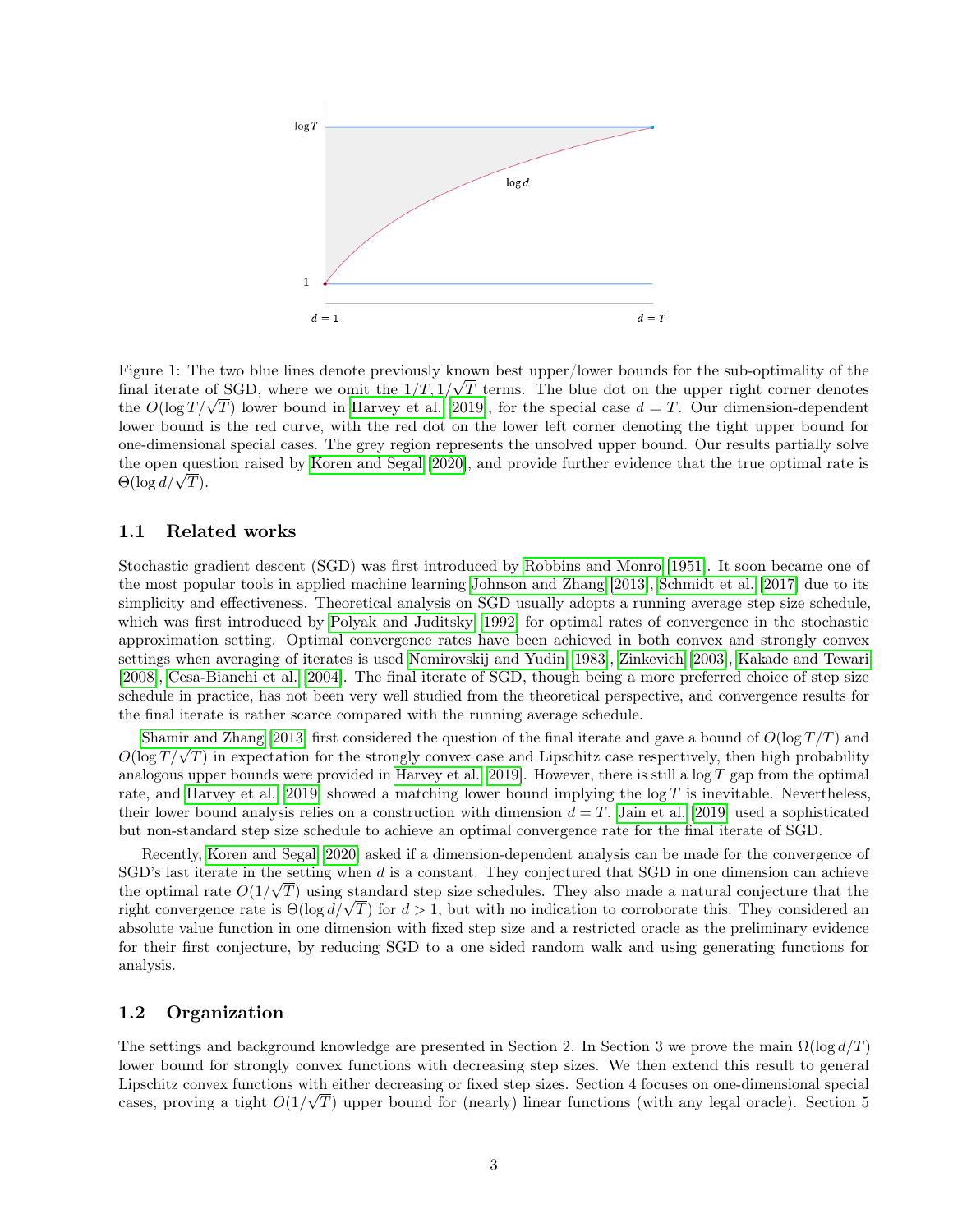| Work                     | Rate                      | Method     | Convexity | Step size                   | Assumptions |
|--------------------------|---------------------------|------------|-----------|-----------------------------|-------------|
| Nemirovski et al. [2009] | O(1/T)                    | <b>SGD</b> | Strongly  | 1/t                         |             |
| Jain et al. $[2019]$     | $O(1/\sqrt{T})$           | <b>SGD</b> | Convex    | Non-standard                |             |
| Jain et al. $[2019]$     | O(1/T)                    | SGD        | Strongly  | Non-standard                |             |
| Shamir and Zhang [2013]  | $O(\log T/\sqrt{T})$      | <b>SGD</b> | Convex    | $1/\sqrt{t}$                |             |
| Shamir and Zhang [2013]  | $O(\log T/T)$             | <b>SGD</b> | Strongly  | 1/t                         |             |
| Harvey et al. [2019]     | $\Omega(\log T/\sqrt{T})$ | GD         | Convex    | $1/\sqrt{t}$                | $d = T$     |
| Harvey et al. $[2019]$   | $\Omega(\log T/T)$        | GD         | Strongly  | 1/t                         | $d = T$     |
| Ours                     | $\Omega(\log d/\sqrt{T})$ | GD         | Convex    | $1/\sqrt{t}$ , $1/\sqrt{T}$ |             |
| Ours                     | $\Omega(\log d/T)$        | GD         | Strongly  | 1/t                         |             |
| Ours                     | O(1/T)                    | <b>SGD</b> | Special   | $\sqrt{T}$                  | $d=1$       |

Table 1: Convergence results for the expected sub-optimality of the final iterate of SGD for minimizing nonsmooth convex functions in various settings. GD denotes the sub-gradient descent method. Upper bounds of SGD automatically hold for GD, and lower bounds of GD hold for SGD as well since GD is a subset of SGD. Results for the running average scheme are not listed here for clarity of presentation.

concludes this paper.

## 2 Preliminaries

Let  $X \subset \mathbb{R}^d$  be a closed and convex set, and a convex function  $f: X \to \mathbb{R}$  defined on X, our goal is to solve  $\min_{x \in X} f(x)$ . In optimization, there is no explicit representation of f. Instead, we are allowed to use a stochastic oracle to query the sub-gradients of  $f$  at  $x$ . The set  $X$  is given in the form of a projection oracle, that outputs the closest point in  $X$  to a given point  $x$  in Euclidean norm. We introduce several standard definitions.

**Definition 2.1** (Sub-gradient). A sub-gradient  $g \in \mathbb{R}^d$  of a convex function  $f : X \to \mathbb{R}$  at point x, is a vector satisfying that for any  $x' \in X$ , we have:

$$
f(x') - f(x) \ge g^\top (x' - x) \tag{2}
$$

we use  $\partial f(x)$  to denote the set of all sub-gradients of f at x.

**Definition 2.2** (Strong Convexity). A function  $f : X \to \mathbb{R}$  is said to be  $\alpha$ -strongly convex, if for any  $x, y \in X$ and  $g \in \partial f(x)$ , the following holds:

$$
f(y) - f(x) \ge g^{\top} (y - x) + \frac{\alpha}{2} ||y - x||^2
$$
\n(3)

**Definition 2.3** (Lipschitz Function). A function  $f: X \to \mathbb{R}$  is called L-Lipschitz (with respect to  $\ell_2$  norm), if for any  $x, y \in X$ , we have that:

$$
|f(x) - f(y)| \le L||x - y||_2 \tag{4}
$$

Further, if we assume f is convex, the above definition is equal to  $||g||_2 \leq L$  for any sub-gradient g.

Let  $\Pi_X$  denote the projection operator on X, the (projected) stochastic gradient descent (SGD) is given in Algorithm [1,](#page-4-0) in the most standard form except for the output. The choice of running average output enjoys optimal convergence rates [Polyak and Juditsky](#page-15-9) [\[1992\]](#page-15-9), [Rakhlin et al.](#page-15-13) [\[2011\]](#page-15-13), [Ruppert](#page-15-14) [\[1988\]](#page-15-14). However, the more popular choice in practice is simply using the final iterate as output.

There are also several choices for step size schedule  $\eta_t$ . The optimal choice of step size is known to be  $\eta_t = 1/t$ for strongly convex functions and  $\eta_t = 1/\sqrt{t}$  for Lipschitz convex functions when the horizon isn't (necessarily) known in advance. When T is known, we can also choose  $\eta_t = 1/\sqrt{T}$  for Lipschitz convex functions.

## 3 Main lower bounds

In this section we prove our main result, that the final iterate of SGD for non-smooth strongly convex functions has sub-optimality  $\Omega(\log d/T)$ , even in the non-stochastic case. We modify the construction used in [Harvey](#page-15-0)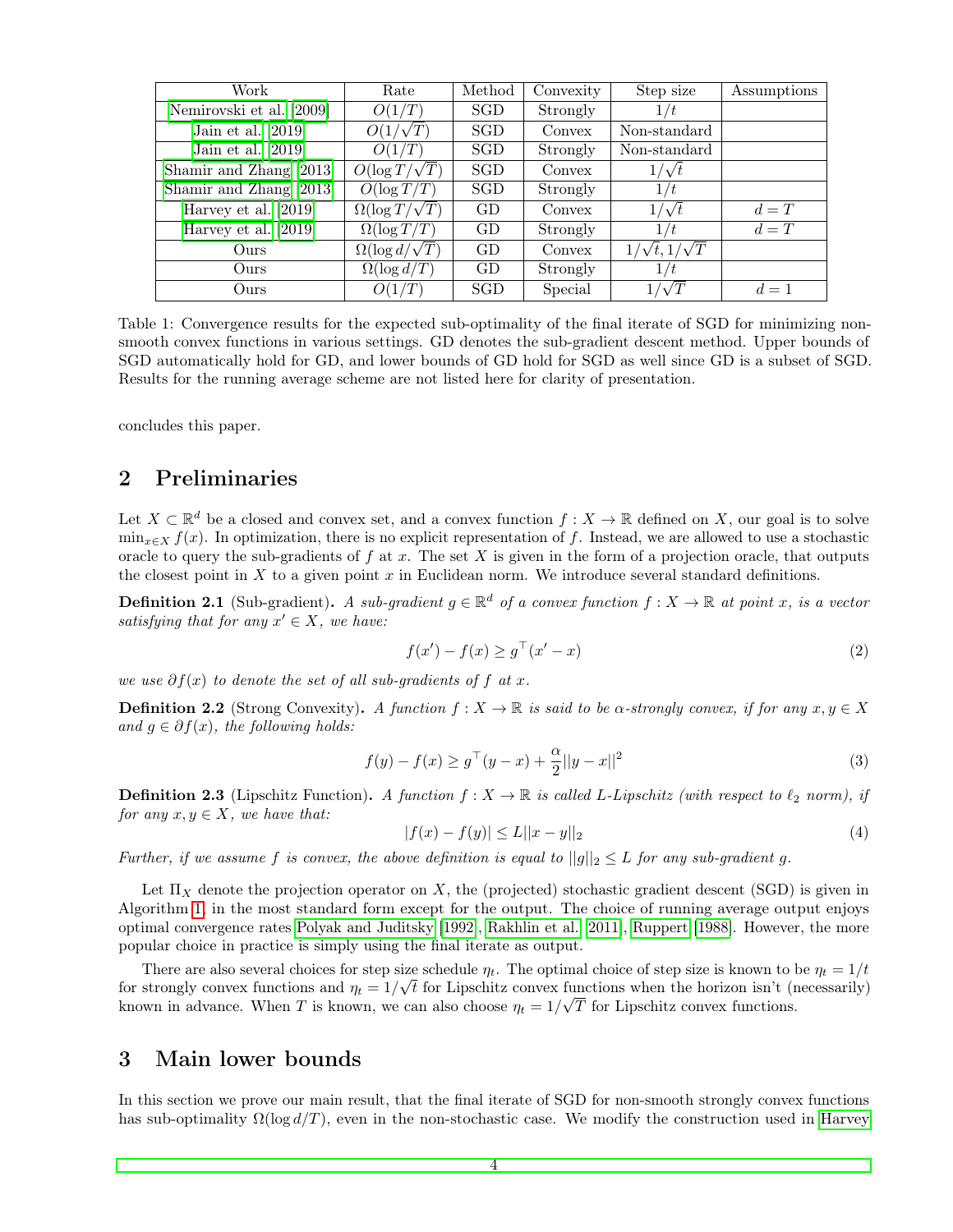Algorithm 1 Stochastic gradient descent with the final iterate output

<span id="page-4-0"></span>1: Given  $X \subset \mathbb{R}^d$ , initial point  $x_1 \in X$ , step size schedule  $\eta_t$ : 2: for  $j = 1, ..., T$ : do

- 3: Query stochastic gradient oracle at  $x_t$  for  $\hat{g}_t$  such that  $\mathbb{E}[\hat{g}_t|\hat{g}_1, ..., \hat{g}_{t-1}] \in \partial f(x_t)$
- 4:  $y_{t+1} = x_t \eta_t \hat{g}_t$
- 5:  $x_{t+1} = \Pi_X(y_{t+1})$
- 6: end for
- 7: return  $x_{T+1}$

[et al.](#page-15-0) [\[2019\]](#page-15-0) which proves an  $\Omega(\log T/T)$  lower bound for the special case  $d = T$ . In a nutshell, we consider the setting  $d \leq T$  and construct a function f along with a special sub-gradient oracle such that the initial point will stay still for the first  $T - d$  steps then start moving in Algorithm [1,](#page-4-0) in which the final iterate satisfies  $f(x_{T+1}) = \Omega(\log d/T)$ . Then we extend the analysis to Lipschitz convex functions.

### 3.1 Strongly convex functions

Let  $[i]$  be the set of positive integers that are no more than j. For simplicity, we consider function which is 3-Lipschitz and 1-strongly convex over the Euclidean unit ball. For general Lipschitz and strongly convexity, it is easy to scale our construction and get corresponding lower bounds.

<span id="page-4-1"></span>**Theorem 3.1** (Main Result). For any T and  $1 \leq d \leq T$ , there exists a convex function  $f: X \to \mathbb{R}$  where  $X \subset \mathbb{R}^d$  is the Euclidean unit ball, and f is 3-Lipschitz and [1](#page-4-0)-strongly convex. When executing Algorithm 1 on f with initial point 0 (the global minimum) and step size schedule  $\eta_t = 1/t$ , the final iterate satisfies:

$$
f(x_{T+1}) - \min_{x \in X} f(x) \ge \frac{\log d}{5T} \tag{5}
$$

*Proof.* Define  $f: X \to \mathbb{R}$  and  $h_i \in \mathbb{R}^d$  for  $i \in [d+1] \cup \{0\}$  by

$$
f(x) = \max_{0 \le i \le d+1} H_i(x)
$$

where  $H_i(x) = h_i^{\top} x + \frac{1}{2} ||x||^2$ . For  $i \ge 1$  we define

$$
h_{i,j} = \begin{cases} a_j & (\text{if } 1 \le j < i) \\ -1 & (\text{if } i = j \le d) \\ 0 & (\text{if } i < j \le d) \end{cases} \text{ and } a_j = \frac{1}{2(d+1-j)} \quad (\text{for } j \in [d])
$$

Additionally, let  $h_0 = \mathbf{0}$  and  $H_0(x) = \frac{1}{2} ||x||^2$ . It's easy to check that f is 3-lipschitz and 1-strongly convex, with minimal value 0. We have the following standard claim [Hiriart-Urruty and Lemaréchal](#page-15-15) [\[2013\]](#page-15-15).

Claim 3.2.  $\partial f(x)$  is the convex hull of  $\{h_i + x \mid i \in I(x)\}\$  where  $I(x) = \{i \geq 0 \mid H_i(x) = f(x)\}\$ .

Our non-stochastic sub-gradient oracle outputs 0 for the first  $T - d$  steps and outputs  $h_{i'} + x$  where  $i' = \min \mathcal{I}(x) \setminus \{0\}$  for the last d steps. Define  $z_1 = \cdots = z_{T-d+1} = 0$ , let  $T^* := T - d$  and

$$
z_{t,j} = \begin{cases} \frac{1 - (t - T^* - j - 1)a_j}{t - 1} & (\text{if } 1 \le j < t - T^*)\\ 0 & (\text{if } t - T^* \le j \le T) \end{cases} \quad (\text{for } t > T^* + 1).
$$

We will show inductively that these are precisely the first  $T$  iterates produced by algorithm [1](#page-4-0) when using the sub-gradient oracle defined above. The following claim is easy to verify from definition.

Claim 3.3. We have the following claims:

- $z_t$  is non-negative. In particular,  $z_{t,j} \geq \frac{1}{2(t-1)}$  for  $j < t T^*$  and  $z_{t,j} = 0$  for  $j \geq t T^*$ .
- $z_t = 0$  for  $t \in [T^* + 1]$  and  $||z_t||^2 \leq \frac{1}{t-1}$  for  $t > T^* + 1$ . Thus  $z_t \in X$  for all t.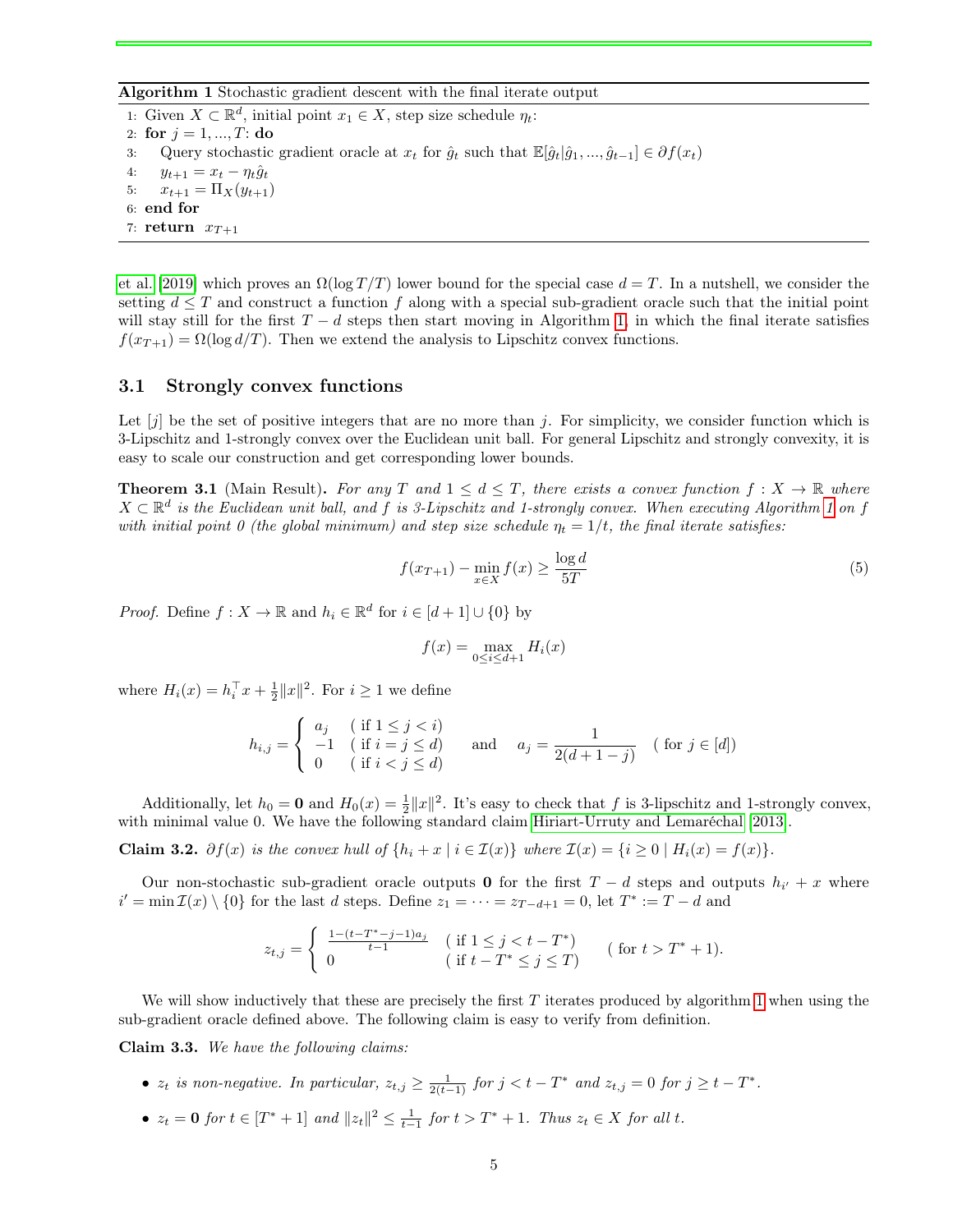*Proof.* The first claim simply follows from the fact that  $\frac{t-T^*-j-1}{d-j+1} \leq 1$ . The second claim follows from that  $(t - T^* - 1) \frac{1}{(t-1)^2} \leq \frac{1}{t-1}.$  $\Box$ 

We can now determine the value and sub-differential at  $z_t$ . The case for the first  $T^*$  steps is trivial as the sub-gradient oracle always outputs  $\mathbf 0$  and  $x_1$  never moves. For the last d steps we have the following claim.

**Claim 3.4.**  $f(z_t) = H_{t-T^*}(z_t)$  for all  $T^* < t \leq T+1$ . The subgradient oracle for f at  $z_t$  returns the vector  $h_{t-T^*} + z_t$ .

*Proof.* We claim that  $h_{t-T^*}^{\top} z_t = h_{i-T^*}^{\top} z_t$  for all  $i > t > T^*$ . By definition,  $z_t$  is supported on its first  $t - T^*$ coordinates, completing the first part of the claim. Next we claim that  $z_t^\top h_{t-T^*} > z_t^\top h_{i-T^*}$  for all  $T^*+1 \leq i < t$ . For  $T^* \leq i < t$ , one has

$$
z_t^{\top} (h_{t-T^*} - h_{i-T^*}) = \sum_{j=i}^{t-1} z_{t,j} (h_{t-T^*,j} - h_{i-T^*,j}) = z_{t,i} (a_i + 1) + \sum_{j=i+1}^{t-1} z_{t,j} a_j > 0.
$$

The two claims guarantee that  $f(z_t) = H_{t-T^*}(z_t)$ . Combining with the fact  $\mathcal{I}(z_t) = \{t - T^*, ..., d + 1\}$ , we conclude that the sub-gradient oracle outputs  $h_{t-T^*} + z_t$ .

**Lemma 3.5.** For the function constructed in this section, the solution of t-th step in Algorithm [1](#page-4-0) equals to  $z_t$ for every  $T^* < t \leq T + 1$ .

*Proof.* We prove this lemma by induction. For base case  $t = T^* + 1$ , we know that  $z_t = -\eta_t h_1$  holds. Thus,

$$
y_{t+1,j} = z_{t,j} - \frac{1}{t} (h_{t-T^*,j} + z_{t,j})
$$
  
\n
$$
= \frac{t-1}{t} \begin{cases} \frac{1-(t-T^*-j-1)a_j}{t-1} & (\text{ for } 1 \le j < t-T^*) \\ 0 & (\text{ for } j \ge t-T^*) \end{cases} - \frac{1}{t} \begin{cases} a_j & (\text{ if } 1 \le j < t-T^*) \\ -1 & (\text{ if } t-T^* = j \le d) \\ 0 & (\text{ if } t-T^* < j \le d) \end{cases}
$$
  
\n
$$
= \frac{1}{t} \begin{cases} 1 - (t-T^* - j - 1)a_j & (\text{ for } 1 \le j < t-T^*) \\ 0 & (\text{ for } j \ge t-T^*) \end{cases} - \frac{1}{t} \begin{cases} a_j & (\text{ if } 1 \le j < t-T^*) \\ -1 & (\text{ if } t-T^* = j \le d) \\ 0 & (\text{ if } t-T^* < j \le d) \end{cases}
$$
  
\n
$$
= \begin{cases} \frac{1-(t-T^*-j)a_j}{t} & (\text{ for } j < t-T^*) \\ 0 & (\text{ for } j > t-T^*) \\ 0 & (\text{ for } j > t-T^*) \end{cases}
$$

So  $y_{t+1} = z_{t+1}$ . Since  $z_{t+1} \in X$ , we have that  $x_{t+1} = z_{t+1}$ .

From the above claim we have that the vector  $x_t$  in algorithm [1](#page-4-0) is equal to  $z_t$  for  $t \in [T + 1]$ , which allows determination of the value of the final iterate:

<span id="page-5-0"></span>
$$
f(x_{T+1}) = f(z_{T+1}) = H_{d+1}(z_{T+1}) \ge \sum_{j=1}^d h_{d+1,j} z_{T+1,j} \ge \sum_{j=1}^d \frac{1}{2(d+1-j)} \frac{1}{2T} > \frac{\log d}{5T}.
$$
 (6)

 $\Box$ 

 $\Box$ 

**Remark 3.1.** For the case  $d = 1$  we still have the  $\Omega(1/T)$  lower bound, by not using  $\sum_{i=1}^{d} \frac{1}{i} > \log d$  in the last step of equation [6.](#page-5-0)

Theorem [3.1](#page-4-1) improves the previously known lower bound by a factor of  $log d$ , implying an inevitable dependence on dimension of the convergence of SGD's final iterate. In other words, the final iterate of SGD performs worse than the running average by a factor of  $\log d$  in convergence rate, combining with the upper bounds in [Nemirovski et al.](#page-15-3) [\[2009\]](#page-15-3). Our result is the first general dimension-dependent analysis, to the best of our knowledge, for the convergence rate of SGD's final iterate. Next we extend this result to Lipschitz convex functions.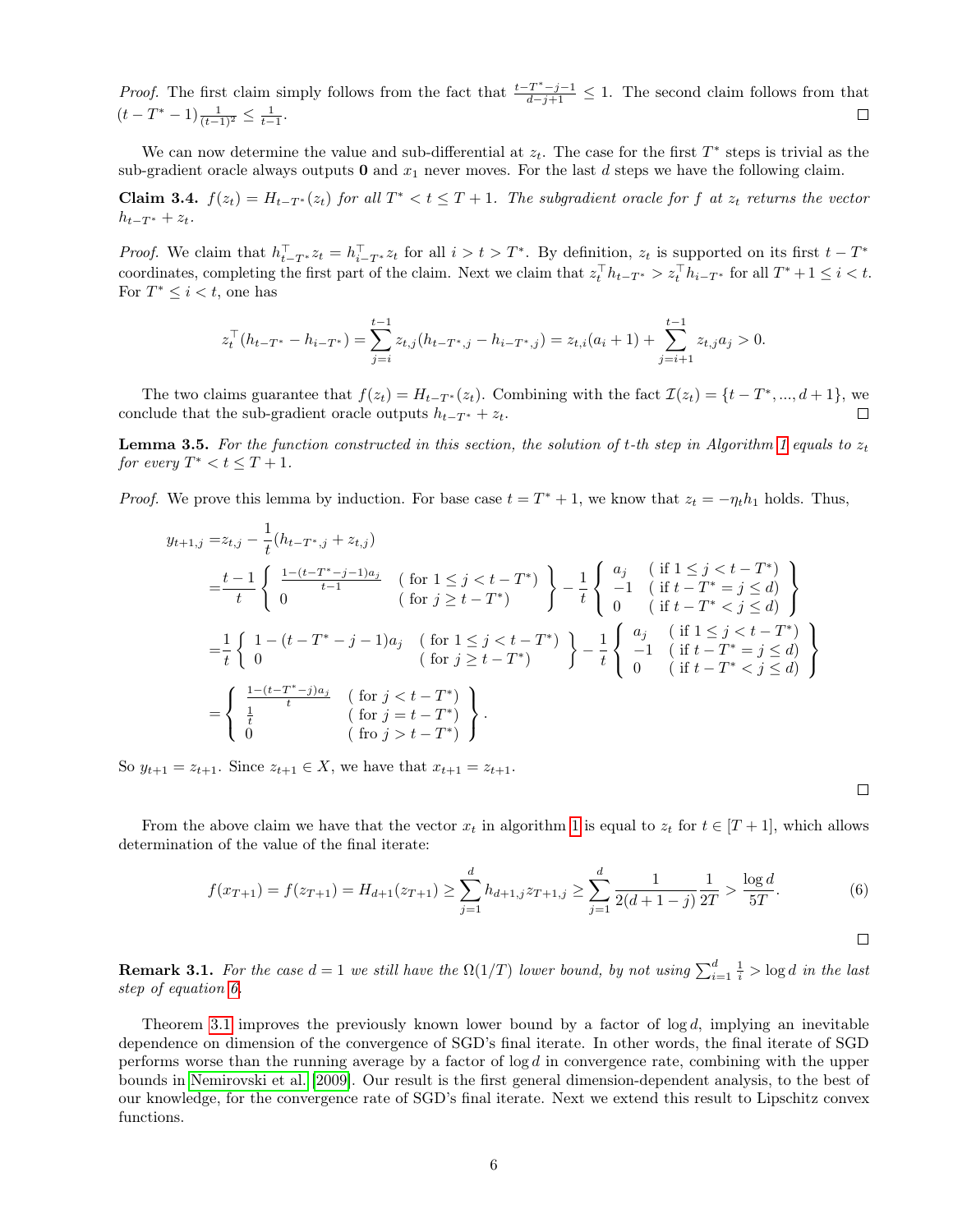#### $3.2$  Lipschitz convex functions with  $1/$ √  $t$  step sizes

In this subsection we prove that the final iterate of SGD for non-smooth lipschitz convex functions has sub-In this subsection we prove that the final iterate of SGD for non-smooth lipschitz convex functions has sub-<br>optimality  $\Omega(\log d/\sqrt{T})$ . The setting and approach is similar to the strongly convex case except that we use a  $\eta_t = 1/\sqrt{t}$  step size schedule instead. Without loss of generality we consider only 1-lipschitz convex functions.

**Theorem 3.6.** For any T and  $1 \leq d \leq T$ , there exists a convex function  $f: X \to \mathbb{R}$  where  $X \subset \mathbb{R}^d$  is the Euclidean unit ball, and f is [1](#page-4-0)-lipschitz. When executing algorithm 1 on f with initial point 0 and step size schedule  $\eta_t = 1/\sqrt{t}$ , the last iterate satisfies:

$$
f(x_{T+1}) - \min_{x \in X} f(x) \ge \frac{\log d}{32\sqrt{T}}\tag{7}
$$

*Proof.* Define  $f: X \to \mathbb{R}$  and  $h_i \in \mathbb{R}^d$  for  $i \in [d+1] \cup \{0\}$  by

$$
f(x) = \max_{0 \le i \le d+1} H_i(x)
$$

where  $H_i(x) = h_i^{\top} x$ . For  $i \geq 1$  we define

$$
h_{i,j} = \begin{cases} a_j & \text{if } 1 \leq j < i) \\ -b_i & \text{if } i = j \leq d) \\ 0 & \text{if } i < j \leq d \end{cases} \quad \text{and} \quad a_j = \frac{1}{8(d+1-j)}, \quad b_j = \frac{\sqrt{j+T-d}}{2\sqrt{T}} \quad (\text{for } j \in [d])
$$

Additionally, let  $h_0 = 0$  and  $H_0(x) = 0$ . It's easy to check that f is 1-Lipschitz, with minimal value 0. We have the following standard claim.

Claim 3.7.  $\partial f(x)$  is the convex hull of  $\{h_i \mid i \in I(x)\}$  where  $I(x) = \{i \ge 0 \mid H_i(x) = f(x)\}.$ 

Our non-stochastic sub-gradient oracle outputs 0 for the first  $T - d$  steps and outputs  $h_{i'}$  where  $i' =$  $\min \mathcal{I}(x) \setminus \{0\}$  for the last d steps. Define  $z_1 = \cdots = z_{T-d+1} = 0$ , let  $T^* =: T - d$ .

$$
z_{t,j} = \begin{cases} \frac{b_j}{\sqrt{j+T^*}} - a_j \sum_{k=j+T^*+1}^{t-1} \frac{1}{\sqrt{k}} & (\text{if } 1 \le j < t - T^*)\\ 0 & (\text{if } t - T^* \le j \le d) \end{cases} \quad (\text{for } t > T^* + 1).
$$

We will show inductively that these are precisely the first  $T$  iterates produced by algorithm [1](#page-4-0) when using the sub-gradient oracle defined above. The following claim is obvious from definition.

Claim 3.8. We have the following claims:

- $z_t$  is non-negative. In particular,  $z_{t,j} \geq \frac{1}{4\sqrt{3}}$  $\frac{1}{4\sqrt{T}}$  for  $j < t - T^*$  and  $z_{t,j} = 0$  for  $j \ge t - T^*$ .
- $z_{t,j} \leq \frac{1}{2\sqrt{3}}$  $\frac{1}{2\sqrt{T}}$  ofr all j. In particular,  $z_t \in X$ .

*Proof.* It is obvious that  $z_{t,j} = 0$  for  $j \ge t - T^*$  from the definition. As  $\frac{b_j}{\sqrt{j+T^*}} = \frac{1}{2\sqrt{T}}$  $\frac{1}{2\sqrt{T}}$ , it suffices to prove that  $0 \le a_j \sum_{k=j+T^*}^{t-1} \frac{1}{\sqrt{2}}$  $\frac{1}{k} \leq \frac{1}{4\sqrt{2}}$  $\frac{1}{4\sqrt{T}}$ . We have that

$$
0 \le \sum_{k=j+T^*}^{t-1} \frac{1}{\sqrt{k}} \le \int_{j+T^*-1}^{t-1} \frac{1}{\sqrt{x}} dx = \frac{2(t-j-T^*)}{\sqrt{t-1} + \sqrt{j+T^*-1}} \le \frac{2(t-j-T^*)}{\sqrt{t-1}}
$$
(8)

 $\Box$ 

and further  $\frac{t-j-T^*}{\sqrt{t-1}} \leq \frac{T+1-j-T^*}{\sqrt{T}} = \frac{d+1-j}{\sqrt{T}}$  by monotony. Thus  $0 \leq a_j \sum_{k=j+T^*}^{t-1} \frac{1}{\sqrt{T}}$  $\frac{1}{k} \leq \frac{1}{4\sqrt{2}}$  $\frac{1}{4\sqrt{T}}$  follows from the definition of  $a_i$ .

We can now determine the value and sub-differential at  $z_t$ . The case for the first  $T^*$  steps is trivial as the sub-gradient oracle always outputs 0 and  $x_1$  never moves a bit. For the last d steps we have the following claim.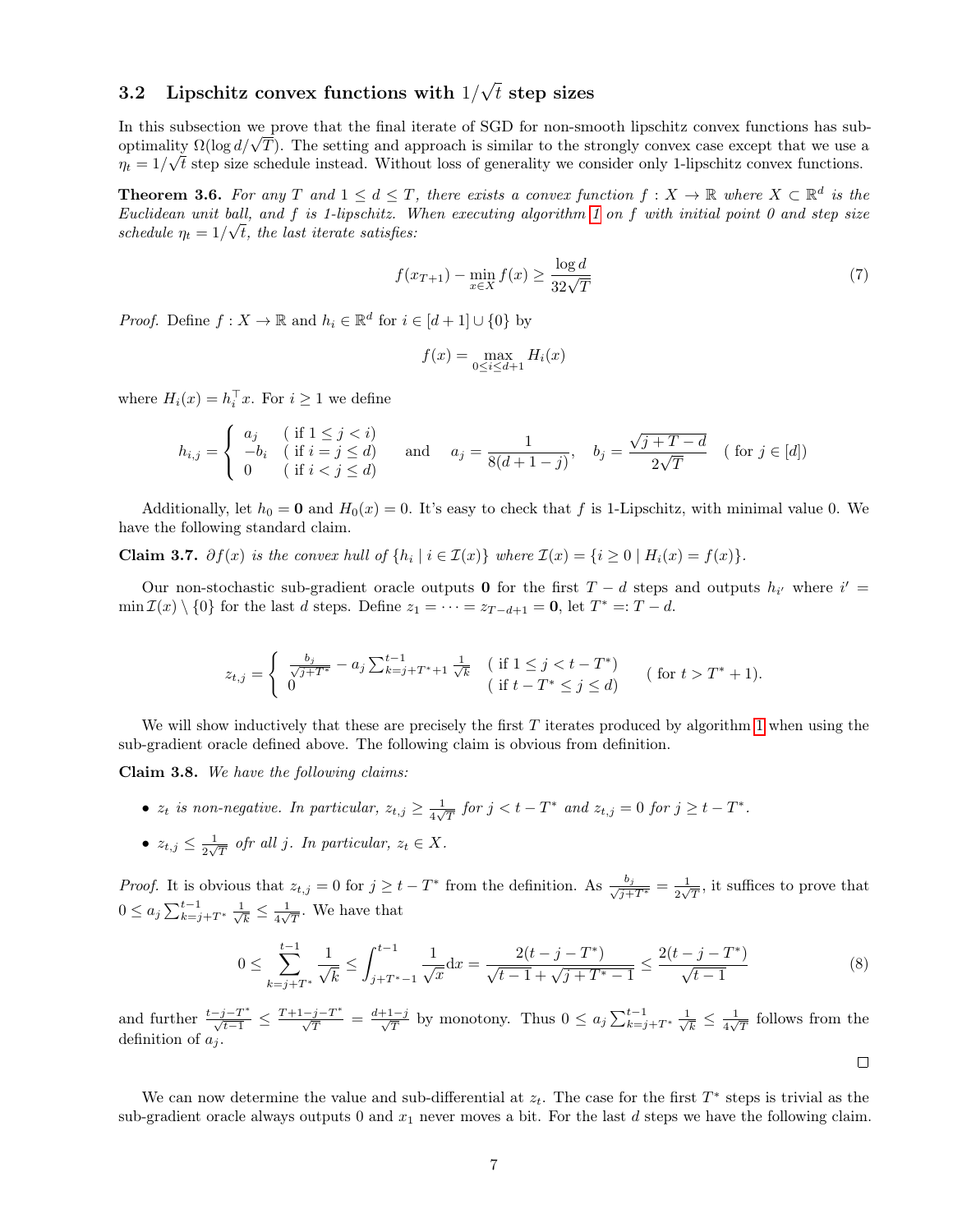**Claim 3.9.**  $f(z_t) = H_{t-T^*}(z_t)$  for all  $T^* < t \leq T+1$ . The sub-gradient oracle for f at  $z_t$  returns the vector  $h_t$ .

*Proof.* We know that  $h_{t-T^*}^{\top} z_t = h_{i-T^*}^{\top} z_t$  for all  $i > t > T^*$ . By definition,  $z_t$  is supported on its first  $t - T^*$ coordinates, completing the first part of the claim. Next we claim that  $z_t^\top h_{t-T^*} > z_t^\top h_{i-T^*}$  for all  $T^*+1 \leq i < t$ . For  $T^* + 1 \leq i < t$ , one has

$$
z_t^{\top}(h_{t-T^*} - h_{i-T^*}) = \sum_{j=i-T^*}^{t-T^*} z_{t,j}(h_{t-T^*,j} - h_{i-T^*,j}) = z_{t,i}(a_i+1) + \sum_{j=i+1}^{t-1} z_{t,j}a_j > 0.
$$

The two claims guarantee that  $f(z_t) = H_{t-T^*}(z_t)$ . Combining with the fact  $\mathcal{I}(z_t) = \{t - T^*, ..., d + 1\}$ , we conclude that the sub-gradient oracle outputs  $h_{t-T^*}$ .

**Lemma 3.10.** For the function constructed in this section, the solution of t-th step in algorithm [1](#page-4-0) equals to  $z_t$ for every  $T^* < t \leq T + 1$ .

*Proof.* We prove this lemma by induction. For base case  $t = T^* + 1$ , we know that  $z_t = -\eta_t h_1$  holds. Thus,

$$
y_{t+1,j} = z_{t,j} - \frac{1}{\sqrt{t}} h_{t-T^*,j}
$$
  
\n
$$
= \begin{cases} \frac{b_j}{\sqrt{j+T^*}} - a_j \sum_{k=j+T^*}^{t-1} \frac{1}{\sqrt{k}} & (\text{for } 1 \le j < t - T^*) \\ 0 & (\text{for } j \ge t - T^*) \end{cases} - \frac{1}{\sqrt{t}} \begin{cases} a_j & (\text{if } 1 \le j < t - T^*) \\ -b_i & (\text{if } t - T^* = j \le d) \\ 0 & (\text{if } t - T^* < j \le d) \end{cases}
$$
  
\n
$$
= \begin{cases} \frac{b_j}{\sqrt{j+T^*}} - a_j \sum_{k=j+T^*}^{t} \frac{1}{\sqrt{k}} & (\text{for } j < t - T^*) \\ 0 & (\text{for } j = t - T^*) \\ 0 & (\text{for } j > t - T^*) \end{cases}.
$$

So  $y_{t+1} = z_{t+1}$ . Since  $z_{t+1} \in X$ , we have that  $x_{t+1} = z_{t+1}$ .

From the above claim we have that the vector  $x_t$  in algorithm [1](#page-4-0) is equal to  $z_t$  for  $t \in [T + 1]$ , which allows determination of the value of the final iterate:

$$
f(x_{T+1}) = f(z_{T+1}) = H_{d+1}(z_{T+1}) \ge \sum_{j=1}^{d} h_{d+1,j} z_{T+1,j} \ge \sum_{j=1}^{d} \frac{1}{8(d+1-j)} \frac{1}{4\sqrt{T}} > \frac{\log d}{32\sqrt{T}}.
$$

#### 3.3 Lipschitz convex functions with  $1/$ √  $T$  step sizes

In this section we prove that the final iterate of SGD for non-smooth Lipschitz convex functions has sub-optimality In this section we prove that the final iterate of SGD for non-smooth L<br> $\Omega(\log d/\sqrt{T})$  when a fixed  $\eta_t = 1/\sqrt{T}$  step size schedule is adopted.

**Theorem 3.11.** For any T and  $1 \leq d \leq T$ , there exists a convex function  $f: X \to \mathbb{R}$  where  $X \subset \mathbb{R}^d$  is the Euclidean unit ball, and f is [1](#page-4-0)-Lipschitz. When executing algorithm 1 on f with initial point 0 and step size schedule  $\eta_t = 1/\sqrt{T}$ , the last iterate satisfies:

$$
f(x_{T+1}) - \min_{x \in X} f(x) \ge \frac{\log d}{32\sqrt{T}}\tag{9}
$$

*Proof.* Define  $f: X \to \mathbb{R}$  and  $h_i \in \mathbb{R}^d$  for  $i \in [d+1] \cup \{0\}$  by

$$
f(x) = \max_{0 \le i \le d+1} H_i(x)
$$

where  $H_i(x) = h_i^{\top} x$ . For  $i \geq 1$  we define

$$
h_{i,j} = \begin{cases} a_j & \text{if } 1 \le j < i) \\ -b_i & \text{if } i = j \le d) \\ 0 & \text{if } i < j \le d \end{cases} \quad \text{and} \quad a_j = \frac{1}{8(d+1-j)}, \quad b_j = \frac{1}{2} \quad (\text{for } j \in [d])
$$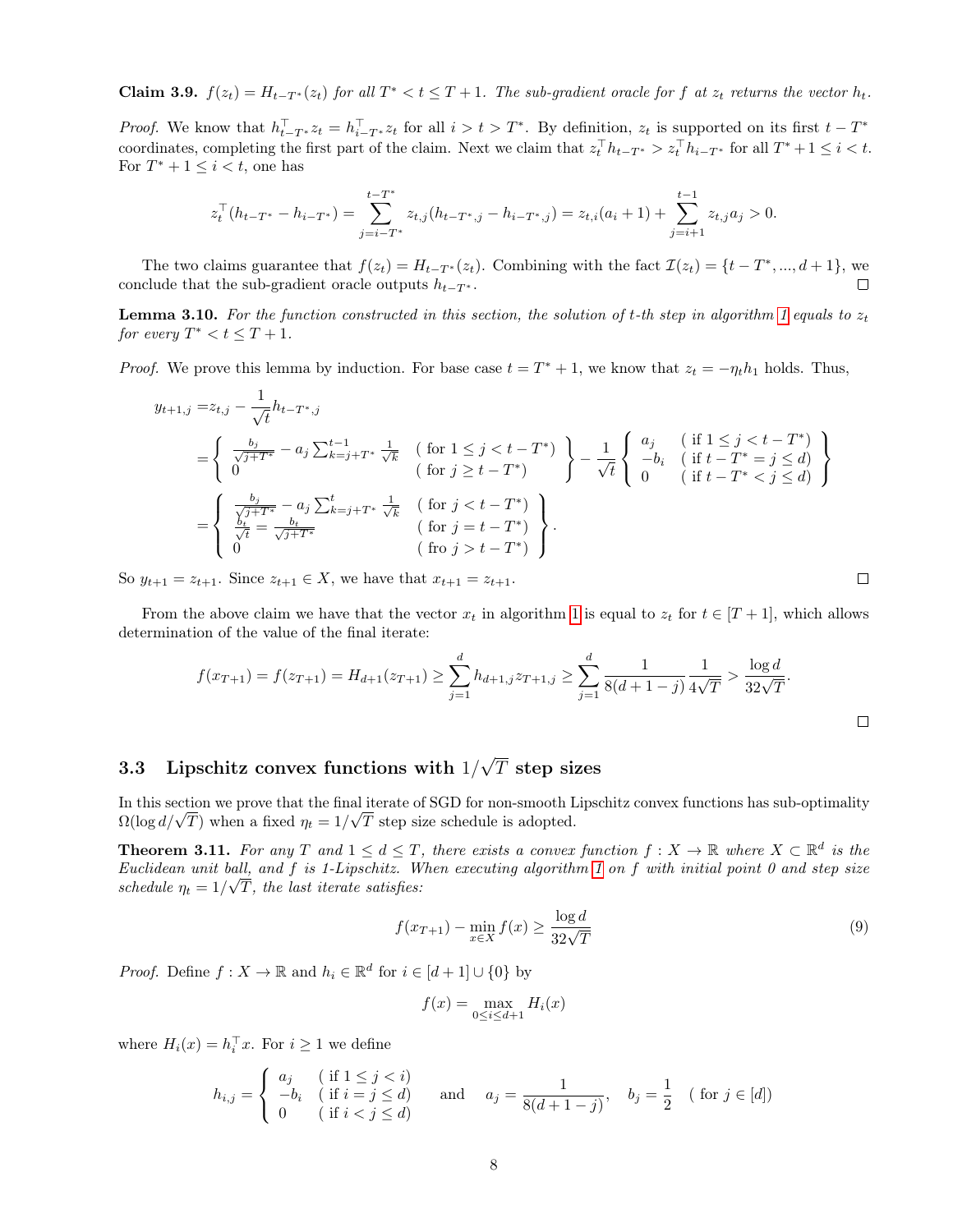Additionally, let  $h_0 = 0$  and  $H_0(x) = 0$ . It's easy to check that f is 1-Lipschitz, with minimal value 0. We have the following standard claim.

Claim 3.12.  $\partial f(x)$  is the convex hull of  $\{h_i \mid i \in \mathcal{I}(x)\}\$  where  $\mathcal{I}(x) = \{i \geq 0 \mid H_i(x) = f(x)\}\$ .

Our non-stochastic sub-gradient oracle outputs 0 for the first  $T - d$  steps and outputs  $h_{i'}$  where  $i' =$  $\min \mathcal{I}(x) \setminus \{0\}$  for the last d steps. Define  $z_1 = \cdots = z_{T-d+1} = 0$ , let  $T^* =: T - d$ .

$$
z_{t,j} = \begin{cases} \frac{b_j}{\sqrt{T}} - a_j \frac{t-j-T^*-1}{\sqrt{T}} & (\text{if } 1 \le j < t - T^*)\\ 0 & (\text{if } t - T^* \le j \le d) \end{cases} \quad (\text{for } t > T^* + 1).
$$

We will show inductively that these are precisely the first  $T$  iterates produced by algorithm [1](#page-4-0) when using the sub-gradient oracle defined above. The following claim is obvious from definition.

Claim 3.13. We have the following claims:

- $z_t$  is non-negative. In particular,  $z_{t,j} \geq \frac{1}{4\sqrt{3}}$  $\frac{1}{4\sqrt{T}}$  for  $j < t - T^*$  and  $z_{t,j} = 0$  for  $j \ge t - T^*$ .
- $z_{t,j} \leq \frac{1}{2\sqrt{3}}$  $\frac{1}{2\sqrt{T}}$  ofr all j. In particular,  $z_t \in X$ .

*Proof.* It is obvious that  $z_{t,j} = 0$  for  $j \geq t - T^*$  from the definition. As  $\frac{b_j}{\sqrt{t}}$  $\frac{j}{T}=\frac{1}{2\sqrt{2}}$  $\frac{1}{2\sqrt{T}}$ , it suffices to prove that  $0 \leq a_j \frac{t-j-T^*-1}{\sqrt{T}}$  $\frac{T^*-1}{T}\leq\frac{1}{4\sqrt{}}$  $\frac{1}{4\sqrt{T}}$ , which is direct as  $0 \le t - j - T^* - 1 \le d + 1 - j$ .  $\Box$ 

We can now determine the value and sub-differential at  $z_t$ . The case for the first  $T^*$  steps is trivial as the sub-gradient oracle always outputs 0 and  $x_1$  never moves a bit. For the last  $d$  steps we have the following claim.

**Claim 3.14.**  $f(z_t) = H_{t-T^*}(z_t)$  for all  $T^* < t \leq T+1$ . The sub-gradient oracle for f at  $z_t$  returns the vector  $h_t$ .

*Proof.* We know that  $h_{t-T^*}^{\top} z_t = h_{i-T^*}^{\top} z_t$  for all  $i > t > T^*$ . By definition,  $z_t$  is supported on its first  $t - T^*$ coordinates, completing the first part of the claim. Next we claim that  $z_t^\top h_{t-T^*} > z_t^\top h_{i-T^*}$  for all  $T^*+1 \leq i < t$ . For  $T^* + 1 \leq i < t$ , one has

$$
z_t^{\top}(h_{t-T^*} - h_{i-T^*}) = \sum_{j=i-T^*}^{t-T^*} z_{t,j}(h_{t-T^*,j} - h_{i-T^*,j}) = z_{t,i}(a_i+1) + \sum_{j=i+1}^{t-1} z_{t,j}a_j > 0.
$$

The two claims guarantee that  $f(z_t) = H_{t-T^*}(z_t)$ . Combining with the fact  $\mathcal{I}(z_t) = \{t - T^*, ..., d + 1\}$ , we conclude that the sub-gradient oracle outputs  $h_{t-T^*}$ . П

**Lemma 3.15.** For the function constructed in this section, the solution of t-th step in algorithm [1](#page-4-0) equals to  $z_t$ for every  $T^* < t \leq T + 1$ .

*Proof.* We prove this lemma by induction. For base case  $t = T^* + 1$ , we know that  $z_t = -\eta_t h_1$  holds. Thus,

$$
y_{t+1,j} = z_{t,j} - \frac{1}{\sqrt{T}} h_{t-T^*,j}
$$
  
\n
$$
= \begin{cases} \frac{b_j}{\sqrt{T}} - a_j \frac{t-j-T^*-1}{\sqrt{T}} & (\text{ for } 1 \le j < t - T^*) \\ 0 & (\text{ for } j \ge t - T^*) \end{cases} - \frac{1}{\sqrt{T}} \begin{cases} a_j & (\text{ if } 1 \le j < t - T^*) \\ -b_i & (\text{ if } t - T^* = j \le d) \\ 0 & (\text{ if } t - T^* < j \le d) \end{cases}
$$
  
\n
$$
= \begin{cases} \frac{b_j}{\sqrt{T}} - a_j \frac{t-j-T^*-1}{\sqrt{T}} & (\text{ for } j < t - T^*) \\ 0 & (\text{ for } j = t - T^*) \\ 0 & (\text{ for } j > t - T^*) \end{cases}.
$$

So  $y_{t+1} = z_{t+1}$ . Since  $z_{t+1} \in X$ , we have that  $x_{t+1} = z_{t+1}$ .

 $\Box$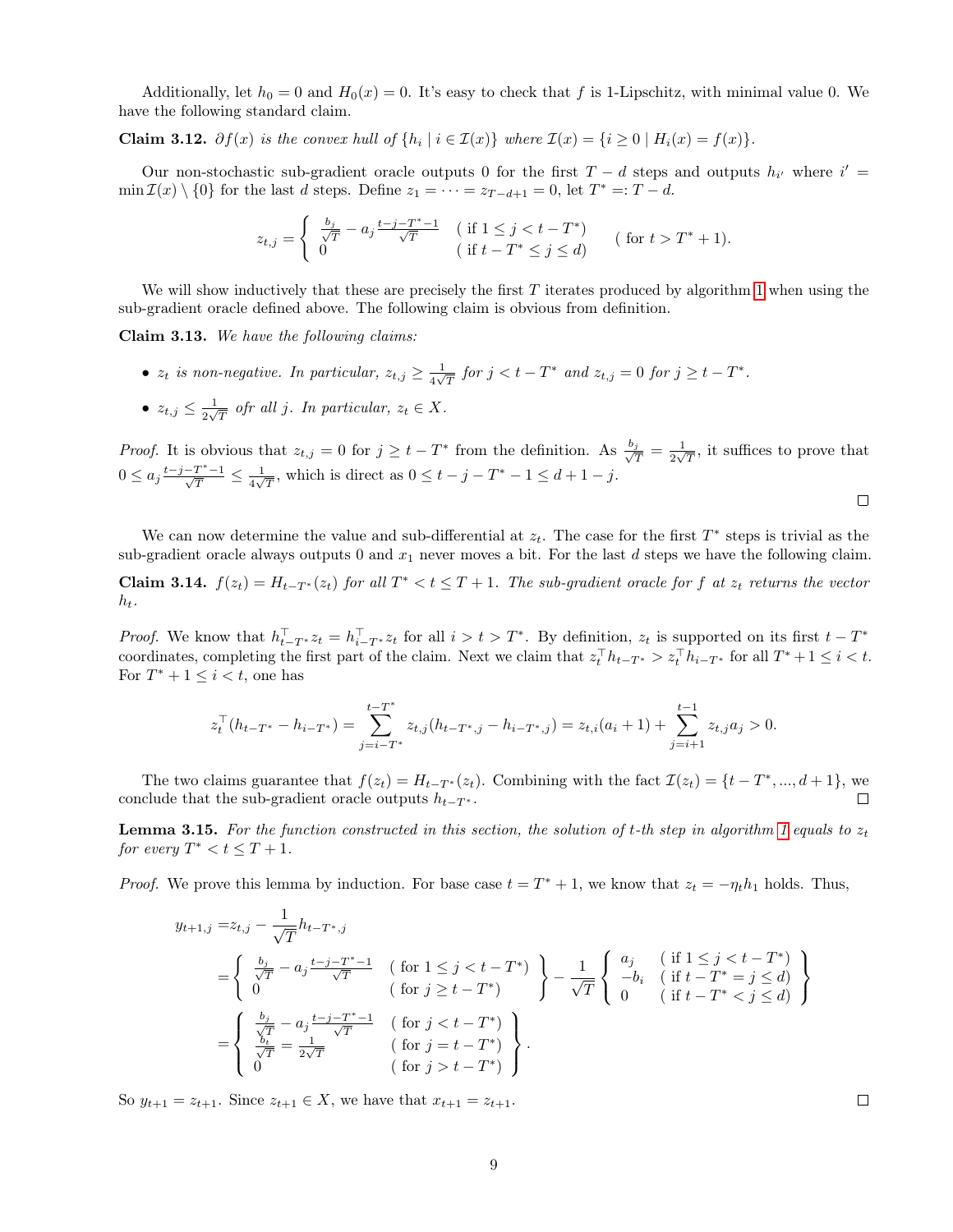From the above claim we have that the vector  $x_t$  in algorithm [1](#page-4-0) is equal to  $z_t$  for  $t \in [T + 1]$ , which allows determination of the value of the final iterate:

$$
f(x_{T+1}) = f(z_{T+1}) = H_{d+1}(z_{T+1}) \ge \sum_{j=1}^{d} h_{d+1,j} z_{T+1,j} \ge \sum_{j=1}^{d} \frac{1}{8(d+1-j)} \frac{1}{4\sqrt{T}} > \frac{\log d}{32\sqrt{T}}.
$$

## 4 Evidence in one dimension

### 4.1 Assumptions

Standard, we make the following assumptions A for running SGD:

- The domain  $X \subset \mathbb{R}$  is convex and bounded with diameter D
- The objective  $f: X \to \mathbb{R}$  is convex and G-Lipschitz, not necessarily differentiable
- The output stochastic gradients are bounded:  $|\hat{g}_t| \leq G$ , and we have  $\mathbb{E}[\hat{g}_t | \hat{g}_1, \dots, \hat{g}_{t-1}] \in \partial f(x_t)$ .

**Definition 4.1.** We define a set of good points by  $S$ , which contains all ideal points:

$$
\mathcal{S} = \{ x \in X : f(x) - f^* \le \frac{GD}{\sqrt{T}} \}.
$$

Moreover, we consider a special convex function family which we call Nearly Linear Function:

**Definition 4.2** (Nearly Linear Function). We call a convex function  $f : X \to \mathbb{R}$  nearly linear if it satisfies the following assumption  $\mathcal{B}$ :

• For any  $x_t \notin \mathcal{S}$ , there exists constants  $0 < \epsilon \leq 1, 0 < c \leq 1$  such that  $\left| \mathbb{E}[\hat{g}_t | \hat{g}_1, \cdots, \hat{g}_{t-1}] \right| \in [c \epsilon G, \epsilon G].$ 

The family of nearly linear functions captures those functions whose sub-gradients do not change drastically outside the set of good points. The linear functions considered in [Koren and Segal](#page-15-1) [\[2020\]](#page-15-1) lie in this family.

### 4.2 Preliminary on Martingale

We demonstrate some basic definitions and theorem with relationship to Martingale, which is used in the later proof.

**Definition 4.3** (Martingale). A sequence  $Y_1, Y_2, \cdots$  is said to be a martingale with respect to another sequence  $X_1, X_2, \cdots$  if for all *n*:

- $\mathbf{E}(|Y_n|) < \infty$
- $\mathbf{E}(Y_{n+1} | X_1, \ldots, X_n) = Y_n.$

**Definition 4.4** (Martingale Difference). Consider an adapted sequence  $\{X_t, \mathcal{F}_t\}_{-\infty}^{\infty}$  on a probability space.  $X_t$ is a martingale difference sequence (MDS) if it satisfies the following two conditions for all  $t$ :

- $\mathbb{E}|X_t| < \infty$
- $\mathbb{E}[X_t | \mathcal{F}_{t-1}] = 0$ , a.s.

**Definition 4.5** (Stopping Time). A stopping time with respect to a sequence of random variables  $X_1, X_2, X_3, \cdots$ is a random variable  $\tau$  with the property that for each t, the occurrence or non-occurrence of the event  $\tau = t$ depends only on the values of  $X_1, X_2, X_3, \cdots, X_t$ .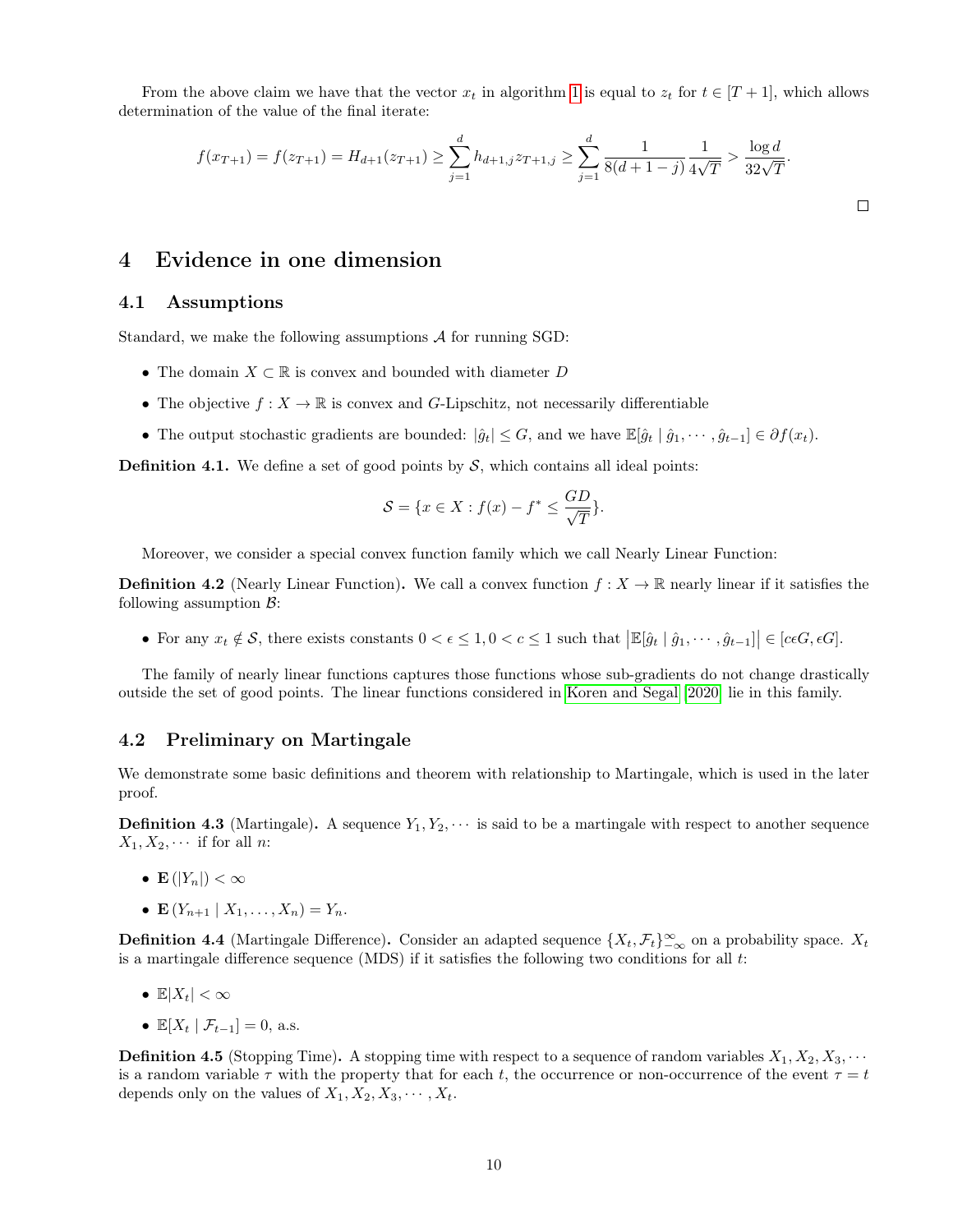Theorem 4.6 (Freedman's Inequality, Theorem 1.6 in [Freedman](#page-15-16) [\[1975\]](#page-15-16)). Consider a real-valued martingale difference sequence  $\{X_t\}_{t\geq 0}$  such that  $X_0 = 0$ , and  $\mathbb{E}[X_{t+1}|\mathcal{F}_t] = 0$  for all t, where  $\{\mathcal{F}_t\}_{t\geq 0}$  is the filtration defined by the sequence. Assume that the sequence is uniformly bounded, i.e.,  $|X_t| \leq M$  almost surely for all t. Now define the predictable quadratic variation process of the martingale to be  $W_t = \sum_{j=1}^t \mathbb{E}[X_j^2 | \mathcal{F}_{j-1}]$  for all  $t \geq 1$ . Then for all  $\ell \geq 0$  and  $\sigma^2 > 0$  and any stopping time  $\tau$ , we have

$$
\Pr\Big[\Big|\sum_{j=0}^{\tau} X_j\Big| \ge \ell \wedge W_{\tau} \le \sigma^2 for \ some \ stopping \ time \ \tau\Big] \le 2\exp\Big(-\frac{\ell^2/2}{\sigma^2 + M\ell/3}\Big).
$$

### 4.3 Analysis

In this subsection, we show how to improve the convergence of the last iterate of SGD with a fixed step size  $\eta = \frac{4D}{C}$  $\frac{4D}{G\sqrt{T}}$  in one dimension for nearly linear functions.

The proof mainly consists of two parts. In the first part, we prove that for running SGD with fixed step size for any convex function satisfying Condition  $\mathcal{A}$ , with very high probability, the solution goes into the set of good points at least once. In some sense, this is consistent to the known result that averaging scheme can achieve the optimal rate. In the second part, we bound the tail probability of the sub-optimality of the last iterate for nearly linear functions, from which we can bound the expectation of the sub-optimality. Roughly speaking, we consider the events that  $f(x_T) - f^* \ge \frac{GDk}{\sqrt{T}}$  and the last  $T - i$  steps all lie out the set of good points, and bound its probaility by  $\exp(-\Omega(k/\epsilon + \epsilon(T - i)))$ . And by Union Bound we know the tail probability that  $Pr[f(x_T) - f^*) \ge \frac{GDk}{\sqrt{T}}] \le \exp(-\Omega(k/\epsilon))/\epsilon$ , which is enough to get the optimal rate  $O(\frac{GD}{\sqrt{T}})$ .

<span id="page-10-0"></span>**Lemma 4.7.** For any  $x \in X \setminus S, \forall \nabla f(x) \in \partial f(x)$ , one has

$$
|\nabla f(x)| > \frac{G}{\sqrt{T}}.
$$

*Proof.* We prove this statement by contradiction. Suppose there exists  $x \in X \setminus S$  such that  $|\nabla f(x)| \leq \frac{G}{\sqrt{2}}$  $\frac{r}{T}$ . By the convexity of f and the definition of sub-gradient and let  $x^* \in \mathcal{K}$  be a minimizer (arbitrarily if the minimizers are not unique), one has

$$
f(x^*) \ge f(x) + \nabla f(x)(x - x^*),
$$

which implies that

$$
f(x) - f(x^*) \leq \nabla f(x)(x^* - x) \leq \frac{GD}{\sqrt{T}}.
$$

This means  $x \in \mathcal{S}$  and thus is a contradiction.

Let  $s_L = \inf_{x \in \mathcal{S}} x$  and  $s_R = \sup_{x \in \mathcal{S}} x$ .

Definition 4.8. We define the distance from a point to the set of good points as follows:

$$
||x - S|| = \begin{cases} n_L - x & \text{if } x < n_L \\ 0 & \text{if } n_L \le x \le n_R \\ x - n_R & \text{if } x > n_R \end{cases}
$$

Suppose we start from an arbitrary point  $x_0 \in X$  and the (random) sequence of the SGD algorithm with the fixed step size  $\eta$  is denoted by  $x_0, x_1, \dots, x_T$ , i.e.  $x_{t+1} = \Pi_X(x_t - \eta \hat{g}_t)$ .

<span id="page-10-1"></span>**Lemma 4.9.** Given any  $x_0 \in X$ . Define  $\tau_t := \infty$  if SGD never goes back to the set of good points in the first t steps, and  $\tau_t := \min_i \{0 \le i \le t \mid x_i \in S\}$  otherwise. If  $t \ge T$ , we have that

$$
\Pr[\tau_t = \infty \mid x_0] \le 2 \exp(-\Omega(\sqrt{T})).
$$

 $\Box$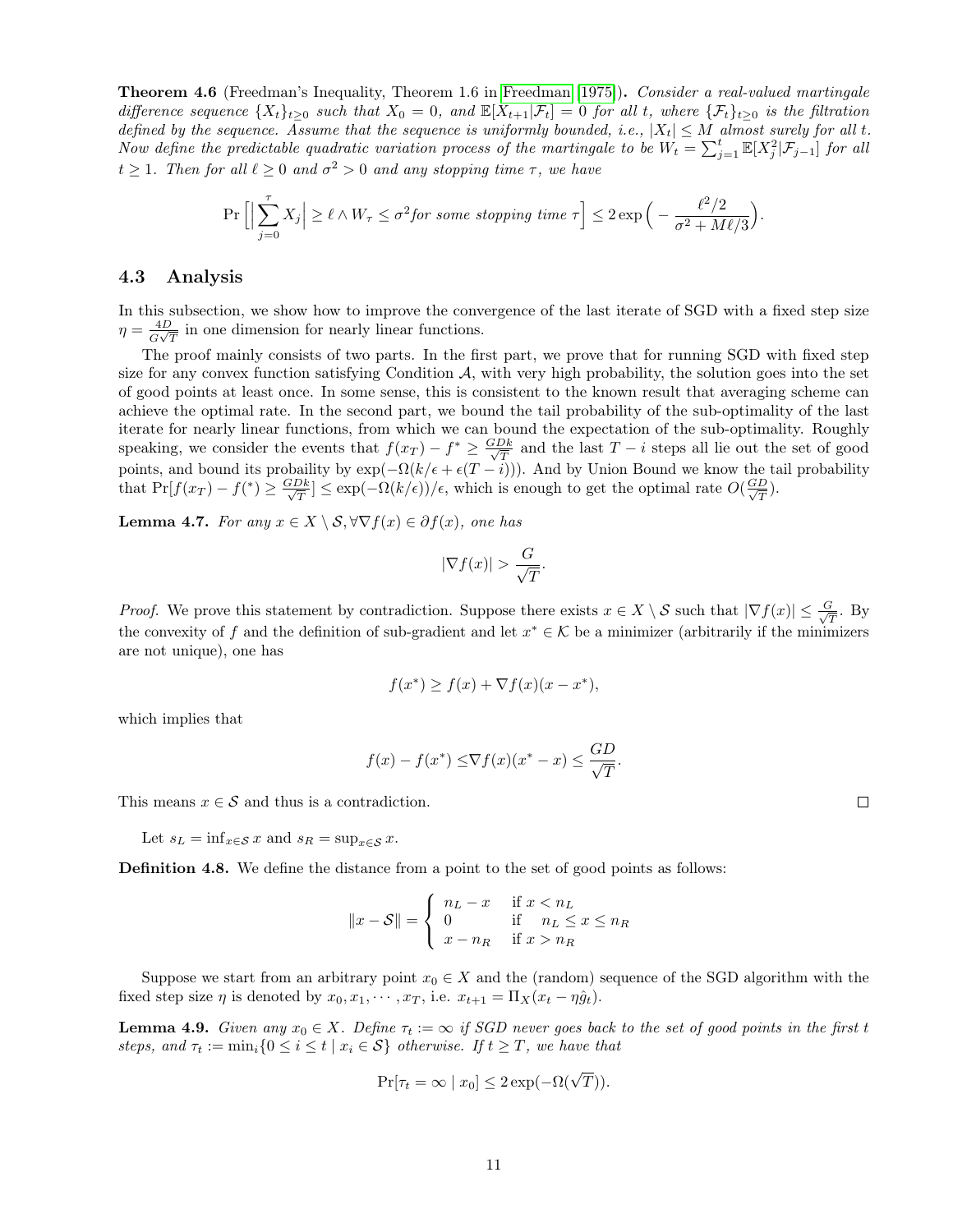*Proof.* Without loss of generality, we consider the case where  $x_i > n_R$  for all  $0 \le i \le t$ . We define a random variable  $y_i = x_i - x_{i-1}$  to capture the movement of the solution for  $0 \le i \le t$ . Conditioning on  $\tau = \infty$ , i.e.  $x_i > n_R$  for all  $0 \leq i \leq t$ , we have that  $\mathbb{E}[y_i] \leq -\eta \frac{G}{\sqrt{2}}$  $\frac{\partial^2 T}{\partial T} = -4D/T$  for  $i \ge 1$  by Lemma [4.7](#page-10-0) (the projection only makes the expectation smaller). By standard arguments, let  $\mathcal{F}_i$  be the filtration and  $\tilde{y}_i = y_i - \mathbb{E}[y_i | \mathcal{F}_{i-1}]$ . It is easy to verify that  $\{\tilde{y}_i\}$  is a martingale difference sequence:

$$
\mathbb{E}[\tilde{y}_i \mid \mathcal{F}_i] = \mathbb{E}[y_i \mid \mathcal{F}_i] - \mathbb{E}[y_i \mid \mathcal{F}_i] = 0.
$$
\n(10)

$$
\mathbb{E}[\left|\tilde{y}_i\right|] \le G\eta < \infty. \tag{11}
$$

Obviously, one has  $|\tilde{y}_i| \leq G\eta = \frac{4D}{\sqrt{\tau}}$  $\frac{D}{T}$  by the third line of Assumptions A. As a result,  $\mathbb{E}[\tilde{y}_i^2 | \mathcal{F}_{i-1}] = \mathbb{E}[y_i^2 |$  $\mathcal{F}_{i-1}]-(\mathbb{E}[y_i \mid \mathcal{F}_{i-1}])^2 \leq \mathbb{E}[y_i^2 \mid \mathcal{F}_{i-1}] \leq \eta G \mathbb{E}[y_i \mid \mathcal{F}_{i-1}].$  Hence, we get the estimation  $W_t = \sum_{i=1}^t \mathbb{E}[ \tilde{y}_i^2 \mid \mathcal{F}_{i-1} ] \leq$  $\eta G\left|\sum_{i=1}^t \mathbb{E}[y_i \mid \mathcal{F}_{i-1}]\right|$ . Let  $\ell := |\sum_{i=1}^t \mathbb{E}[y_i \mid \mathcal{F}_{i-1}]|$ . By the Freedman's Inequality, one has:

$$
\Pr[\tau_t = \infty \mid x_0] \le \Pr[\sum_{i=1}^t y_i \ge -D]
$$
  

$$
\le \Pr[\left| \sum_{i=1}^t \tilde{y}_i \right| \ge \ell - D \land W_t \le \eta G \ell]
$$
  

$$
\le 2 \exp\left(-\frac{(\ell - D)^2}{\eta G \ell + \frac{4G\eta}{3}\ell}\right).
$$

If  $t \geq T$ , we know that  $\ell = |\sum_{i=1}^t \mathbb{E}[y_i \mid \mathcal{F}_{i-1}]| \geq 4Dt/T \geq 4D$  and the statement follows directly by elementary calculation.  $\Box$ 

Theorem 4.10. For any function satisfies the assumptions A and B, one has

$$
\mathbb{E}[f(x_T) - f^*] = O(\frac{GD}{\sqrt{T}}),
$$

where  $f^* = \min_{x \in X} f(x)$ .

*Proof.* We try to bound the tail probability, that is  $Pr[f(x_T) - f^* \geq \frac{GDk}{\sqrt{T}}]$  for any  $k \geq 3$ .

We define  $t := \infty$  if SGD never goes in the set S and let  $t := \max_i \{0 \le i \le T \mid x_i \in S\}$  otherwise. One has

$$
\Pr[f(x_T) - f^* \ge \frac{GDk}{\sqrt{T}}] = \sum_{i=0}^T \Pr[f(x_T) - f^* \ge \frac{GDk}{\sqrt{T}} \land t = i] + \Pr[f(x_T) - f^* \ge \frac{GDk}{\sqrt{T}} \land t = \infty]
$$

$$
= \sum_{i=0}^{T-1} \Pr[f(x_T) - f^* \ge \frac{GDk}{\sqrt{T}} \land t = i] + \Pr[f(x_T) - f^* \ge \frac{GDk}{\sqrt{T}} \land t = \infty],
$$

where the second equality follows from the fact that  $Pr[f(x_T) - f^* \geq \frac{GDk}{\sqrt{T}} \wedge t = T] = 0$  by the definition of S and  $k \geq 3$ .

By Lemma [4.9,](#page-10-1) we have

$$
\Pr[f(x_T) - f^* \ge \frac{GDk}{\sqrt{T}} \land t = \infty] \le \Pr[t = \infty] \le 2 \exp(-\Omega(\sqrt{T})),
$$

which is negligible.

Now we begin to bound  $Pr[f(x_T) - f^* \ge \frac{GDk}{\sqrt{T}} \wedge t = i]$ . Similarly we use  $y_i = x_i - x_{i-1}$  to capture the movement of the solution and without loss of generality. We assume that  $x_j > n_R$  for all  $i < j \leq T$ , and by Assumption B we have  $\mathbb{E}[y_i] \in [-c\eta \epsilon G, -\eta \epsilon G].$ 

Let  $\mathcal{F}_i$  be the filtration and  $\tilde{y}_i = y_i - \mathbb{E}[y_i \mid \mathcal{F}_i]$ . We know that  $W_{(i,T]} = \sum_{j=i+1}^T \mathbb{E}[\tilde{y}_i^2 \mid \mathcal{F}_{i-1}] \leq$  $\eta G\left[\sum_{j=i+1}^T \mathbb{E}[y_i \mid \mathcal{F}_{i-1}]\right]$ . Let  $\ell = \left[\sum_{j=i+1}^T \mathbb{E}[y_j \mid \mathcal{F}_{j-1}]\right]$ . It is obvious that  $\ell \ge c\eta \epsilon G(T-i)$  by the Assumption  $\mathcal{B}.$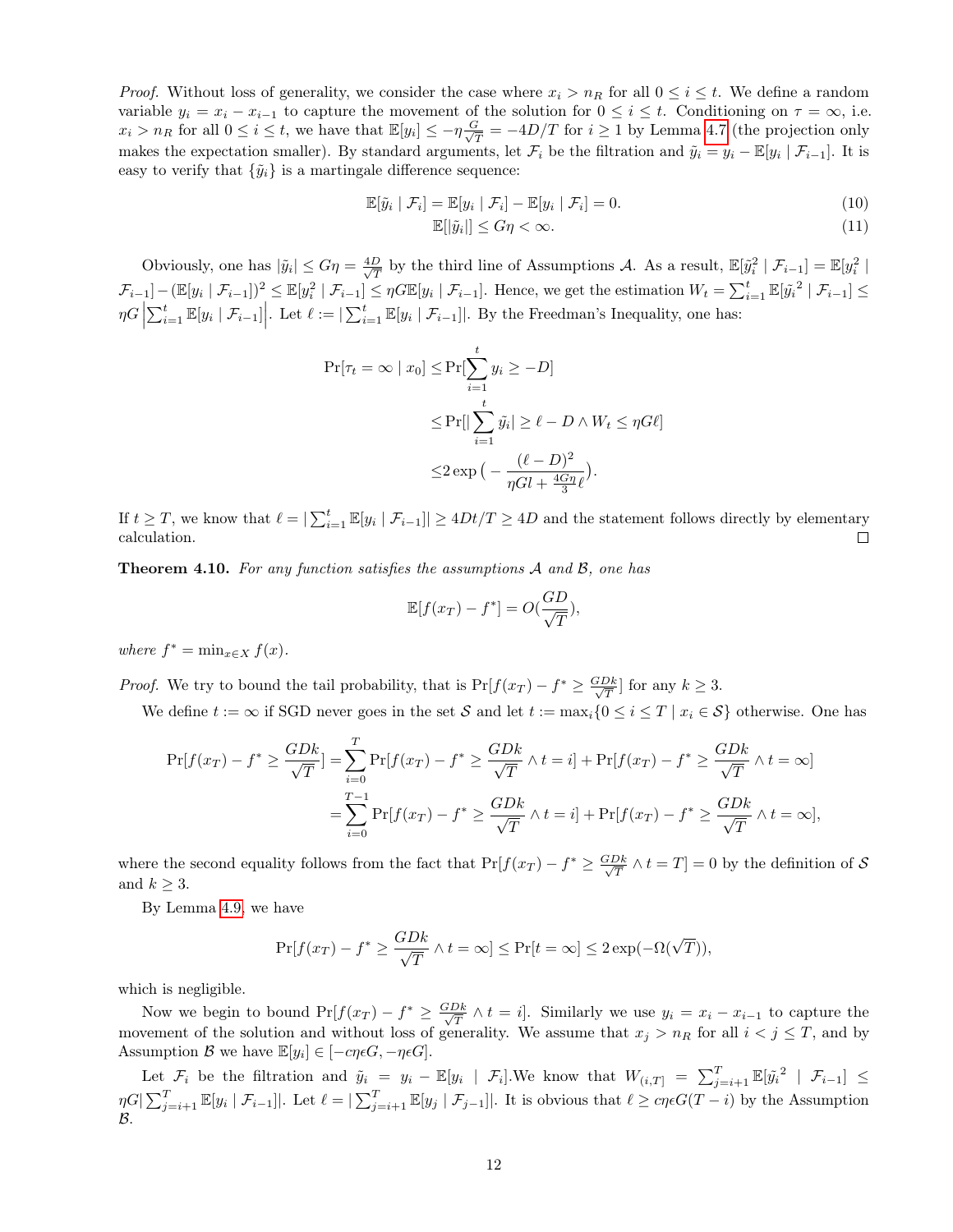Conditioning on  $f(x_T) - f^* \ge \frac{GDk}{\sqrt{T}} \wedge t = i$ , it follows that  $|\sum_{j=i+1}^T y_i| \ge \frac{D(k-1)}{\epsilon \sqrt{T}}$ . More specifically, as  $x_i \in S$ and thus  $f(x_i) - f^* \leq \frac{GD}{\sqrt{T}}$ , we have that  $f(x_T) - f(x_i) \geq \frac{GD(k-1)}{\sqrt{T}}$  and further  $|x_T - x_i| = |\sum_{j=i+1}^T y_j| \geq \frac{D(k-1)}{\epsilon \sqrt{T}}$ by the Assumption  $\beta$ .

Hence we have

$$
\Pr[f(x_T) - f^* \ge \frac{GDk}{\sqrt{T}} \land t = i] \le \Pr[|\sum_{j=i+1}^T y_j| \ge \frac{D(k-1)}{\epsilon \sqrt{T}}]
$$
  

$$
\le \Pr[|\sum_{j=i+1}^T \tilde{y}_j| \ge \frac{D(k-1)}{\epsilon \sqrt{T}} + \ell \land W_{(i:T]} \le \eta G \ell]
$$
  

$$
\le 2 \exp\left(-\frac{\frac{D(k-1)}{\epsilon \sqrt{T}} + \ell^2}{4\eta G \ell^2}\right)
$$
  

$$
\le 2 \exp(-\frac{3}{16\eta G}(\frac{D(k-1)}{\epsilon \sqrt{T}} + \ell))
$$
  

$$
\le 2 \exp\left(-\frac{3}{16\eta G}(\frac{D(k-1)}{\epsilon \sqrt{T}} + c\eta G\epsilon(T - i))\right)
$$
  

$$
= 2 \exp(-\frac{3}{64} \frac{k-1}{\epsilon} - \frac{3}{16}c\epsilon(T - i)).
$$

And further

$$
\Pr[f(x_T) - f^* \ge \frac{GDk}{\sqrt{T}}] = \sum_{i=0}^{T-1} \Pr[f(x_T) - f^* \ge \frac{GDk}{\sqrt{T}} \land t = i] + \Pr[f(x_T) - f^* \ge \frac{GDk}{\sqrt{T}} \land t = \infty]
$$
  

$$
\le \sum_{i=0}^{T-1} 2 \exp(-\frac{3}{64} \frac{k-1}{\epsilon} - \frac{3}{16} c\epsilon(T - i)) + 2 \exp(-\Omega(\sqrt{T}))
$$
  

$$
\le \frac{32}{3c\epsilon} \exp(-\frac{3}{64} \frac{k-1}{\epsilon}) + 2 \exp(-\Omega(\sqrt{T})),
$$

where the last step follows from the fact that for any constant  $C > 0$  one has  $\sum_{i=1}^{T} \exp(-Ci) \leq \int_{i=0}^{T-1} \exp(-Ci) \mathrm{d}i \leq$  $1/C$ .

As a result, we have that

$$
\Pr[f(x_T) - f^* \ge x] = O(\exp(-x\lambda))\tag{12}
$$

where  $\lambda = \Theta(\frac{\sqrt{T}}{GD})$ . Our conclusion follows from

$$
\mathbb{E}[f(x_T) - f^*] = \int_0^{GD} \Pr[f(x_T) - f^* \ge x] dx = O(\lambda) = O(\frac{GD}{\sqrt{T}})
$$
\n(13)

 $\Box$ 

### 4.4 Stationary distribution of a more general random walk

The one-dimensional special example considered in [Koren and Segal](#page-15-1) [\[2020\]](#page-15-1) is essentially a discrete one-dimensional random walk. Specifically, [Koren and Segal](#page-15-1) [\[2020\]](#page-15-1) considered the final iterate of SGD on the function  $f(x) = \epsilon |x|$ with fixed step sizes  $\eta$  and a restricted SGD oracle only outputting  $\pm 1$ . Linearity together with fixed step sizes implies that the point  $x_t$  can only appear at locations of the form  $z\eta$  where z is any integer. This property makes reducing the problem to a random walk possible. Since a one dimensional discrete random walk is essentially defined by its transition probabilities, it's natural to further consider random walks with varying transition probabilities.

In this subsection, we relax the assumption on the transition probabilities of the random walk, corresponding to running SGD on a Lipschitz convex function instead of a linear one, with the same restricted oracle in [Koren](#page-15-1) [and Segal](#page-15-1) [\[2020\]](#page-15-1). In particular, we consider any 1-Lipschitz convex function  $f(x): [0,1] \to R$ , where  $f(0) = 0$  is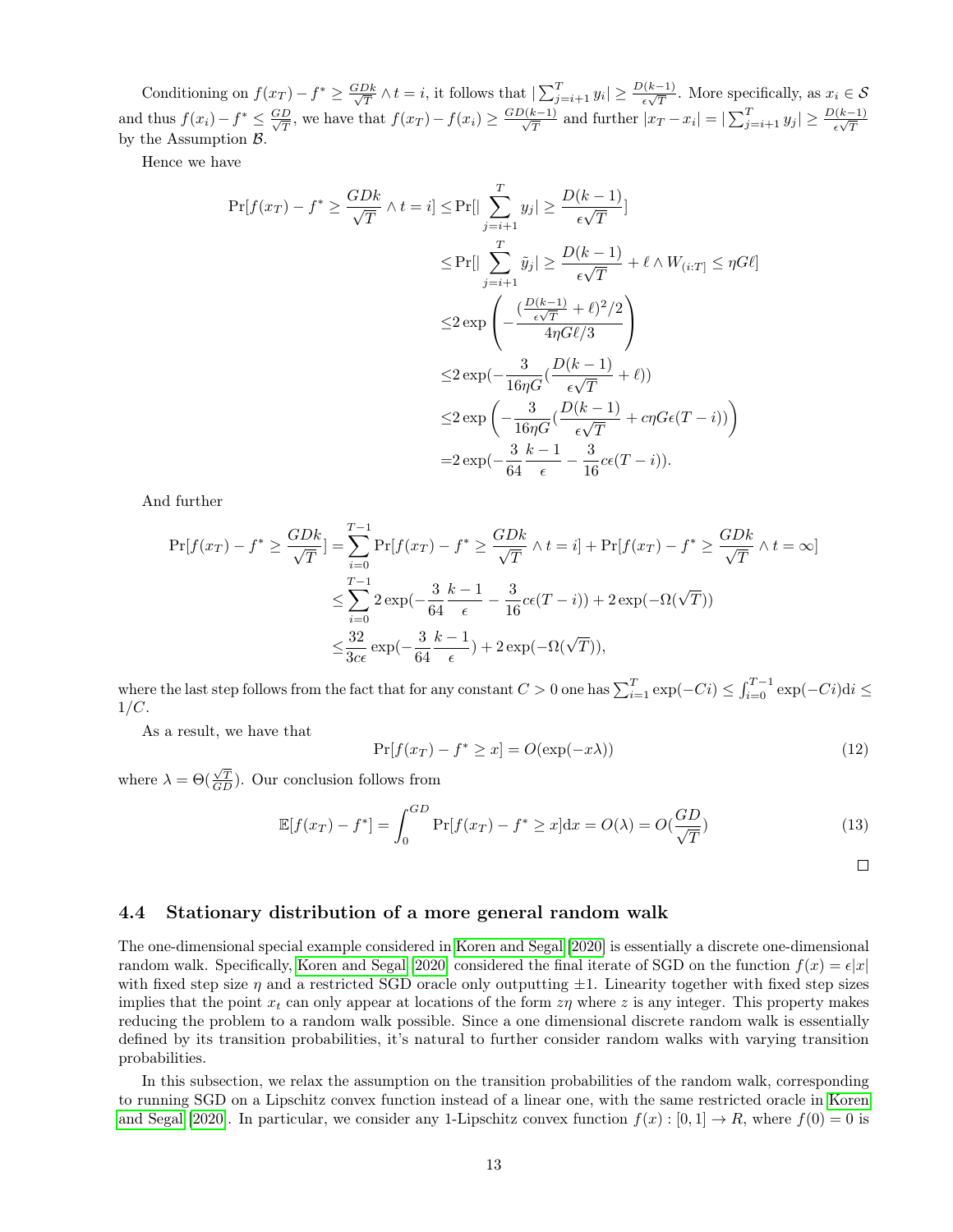the unique minimum. The SGD oracle can only return 1,  $-1$  at  $x \in [0, 1]$ , and the expectation of the output must be equal to a sub-gradient of  $f$  at  $x$ . We further assume that either the output distribution of the SGD oracle at any point x is identical whenever being queried which allows the using of Markov chains. This more general example corresponds to a discrete one-dimensional random walk with monotone probabilities of 'moving left' at each point. To proceed, we need to introduce several definitions about Markov chains from [Freedman](#page-15-17) [\[2017\]](#page-15-17).

**Definition 4.1** (Finite Markov Chain). A finite Markov chain with finite state space  $\Omega$  and transition matrix P is a sequence of random variables  $X_t$  where

$$
\mathbb{P}\{X_{t+1} = y | X_t = x\} = P(x, y) \tag{14}
$$

and  $P(x, y)$  are all non-negative with  $\sum_{y} P(x, y) = 1$ . We further denote  $P^{t}(x, y) = \mathbb{P}\{X_t = y | X_0 = x\}$ .

**Definition 4.2** (Stationary Distribution). A distribution  $\pi$  is called a stationary distribution of a Markov chain  $P$  if  $\pi P = \pi$ .

**Definition 4.3** (Irreducible Markov Chain). A Markov chain is irreducible if for all states  $x, y \in \Omega$ , there exists  $a t \geq 0$  such that  $P^t(x, y) > 0$ .

**Definition 4.4** (Aperiodic Markov Chain). Let  $\tau(x) = \{t > 0 | P^t(x, x) > 0\}$  be the set of all time steps for which a Markov chain can start and end in a state x, then the period of x is  $gcd\tau(x)$ . An irreducible Markov chain is called aperiodic if  $gcd \tau(x) = 1$  for any  $x \in \Omega$ .

<span id="page-13-0"></span>**Proposition 4.11** (Fundamental Theorem of Markov Chains). If a Markov chain P is irreducible and aperiodic then it has a unique stationary distribution  $\pi$ .

Without loss of generality we assume  $\sqrt{T}$  is an integer and denote  $n =$ √ T, so the point can only move within the set  $\{0, 1/n, ..., 1\}$  when we run the restricted SGD on f. We have the following upper bound for the stationary distribution of the (induced) random walk.

**Theorem 4.12.** Under the above assumptions, for any 1-Lipschitz convex function  $f(x): [0,1] \rightarrow R$  whose minimizer is  $f(0) = 0$ . When we run SGD on f whose oracle can only output  $\pm 1$ , with initial distribution supported on  $\{0, 1/n, ..., 1\}$  and step size  $1/\sqrt{T}$ , the asymptotic sub-optimality is  $O(1/\sqrt{T})$ .

*Proof.* We denote  $p_i(t)$  to be the probability of the point at location  $i/n$  at time t, and  $a_i$  to be the probability of SGD outputing 1 at location  $i/n$ . It's obvious this random process is a finite Markov chain, with the following transition matrix:

$$
A = \begin{bmatrix} a_0 & 1 - a_0 & 0 & \dots & 0 \\ a_1 & 0 & 1 - a_1 & \dots & 0 \\ 0 & a_2 & 0 & \dots & 0 \\ \vdots & \vdots & \ddots & \vdots & \vdots \\ a_n & 1 - a_n \end{bmatrix}_{(n+1)\times(n+1)}
$$

It's easy to verify that the transition matrix is irreducible and aperiodic by observing that endpoints {0, 1} have positive probability to stay still, therefore having a unique stationary by proposition [4.11.](#page-13-0) Denote  $p := (p_0, ..., p_n)$ to be the stationary, so that  $pA = p$ . By straightforward calculation we find that

$$
p_1 = \frac{1 - a_0}{a_1} p_0
$$
  
\n
$$
p_2 = \frac{(1 - a_0)(1 - a_1)}{a_1 a_2} p_0
$$
  
\n
$$
p_3 = \frac{(1 - a_0)(1 - a_1)(1 - a_2)}{a_1 a_2 a_3} p_0
$$
  
\n...

This motivates the guess of solution  $p_i = \frac{\prod_{j=0}^{i-1}(1-a_j)}{\prod_{j=0}^{i}a_j}$  $\frac{j=0}{\prod_{j=1}^{i} a_j} p_0$ , which is easily verified by induction on index *i*. The convexity nature of f and the assumption that  $f(0) = 0$  is the unique minimum imply that  $1/2 \le a_0 \le ... \le a_n$ .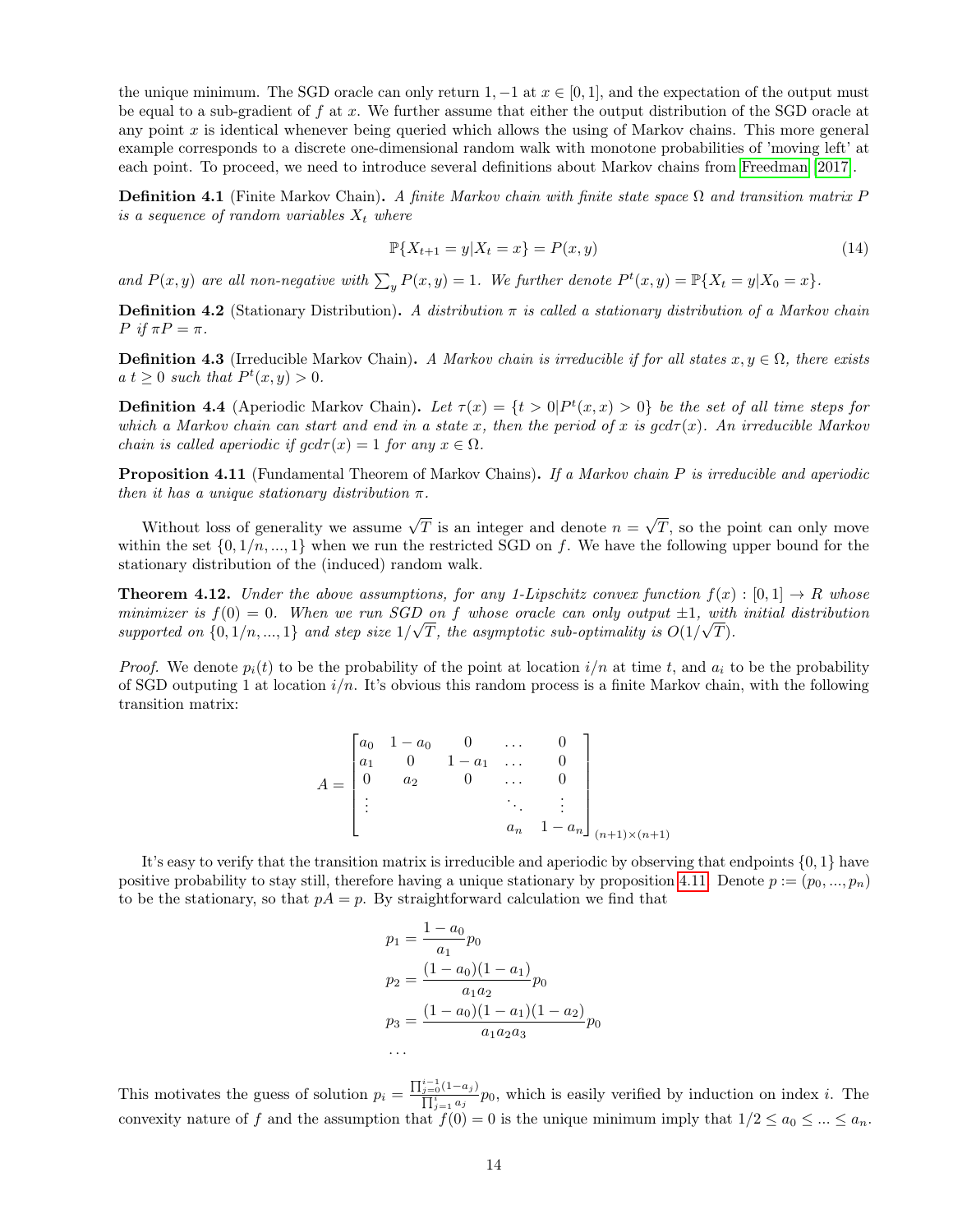We would like to estimate the loss of the stationary. Denote  $b_i := 2a_i - 1 \in [0,1]$ , which is a sub-gradient at point  $i/n$ . By convexity we have that  $f(i/n) \leq \frac{1}{n} \sum_{j=0}^{i} b_j$ , and we would like to show that

$$
\sum_{i=0}^{n} p_i \sum_{j=0}^{i} b_j = O(1) \tag{15}
$$

We discuss two possible cases. If  $\sum_{i=0}^{n} b_i < 1/2$ , the above inequality is trivial as  $\sum_{i=0}^{n} p_i = 1$ . If not, there exists a smallest  $N \le n$  such that  $\sum_{i=0}^{N} b_i \ge 1/2$ . Because  $\sum_{i=0}^{N} b_i \le 2$  and  $\sum_{i=0}^{n} p_i = 1$ , we can control the sum of the first  $N+1$  terms

$$
\sum_{i=0}^{N} p_i \sum_{j=0}^{i} b_j \le 2 \sum_{i=0}^{N} p_i \le 2
$$
\n(16)

For the rest part, we upper bound  $p_i$  as

$$
p_i = p_0 \prod_{j=0}^{i-1} \frac{1 - b_j}{1 + b_{j+1}} \le p_0 \prod_{j=0}^{i-1} \frac{1 - b_j}{1 + b_j}
$$
\n(17)

and further by  $\log \frac{1-b_j}{1+b_j} \leq -b_j$ 

$$
p_i \sum_{j=0}^i b_j \le p_0 e^{-\sum_{j=0}^{i-1} b_j} \sum_{j=0}^i b_j \le p_0 e^{1-\sum_{j=0}^i b_j} \sum_{j=0}^i b_j \tag{18}
$$

Notice that  $b_i \geq \frac{1}{2(N+1)}$  for any  $i > N$  by its monotony, we have that

$$
\sum_{i=0}^{N} e^{-\sum_{j=0}^{i} b_j} \sum_{j=0}^{i} b_j \le 2(N+1) \int_0^{\infty} e^{-x} x dx + 4(N+1) \max_x e^{-x} x = 2(N+1)(1+\frac{2}{e})
$$
(19)

and further

$$
\sum_{i=N+1}^{n} p_i \sum_{j=0}^{i} b_j \le 2ep_0(N+1)(1+\frac{2}{e})
$$
\n(20)

Recall that  $\sum_{i=0}^{N-1} b_i < 1/2$ , for any  $i < N$ , we have the following control by concavity of  $g(x) = \frac{1-x}{1+x}$ 

$$
p_i \ge p_0 \prod_{j=0}^i \frac{1 - b_j}{1 + b_j} \ge \frac{p_0}{3} \tag{21}
$$

This implies that  $\frac{Np_0}{3} \leq 1$  and  $\sum_{i=N+1}^n p_i \sum_{j=0}^i b_j \leq 24e$ . Combing results for both cases, we conclude that the loss of stationary is  $O(1/\sqrt{T})$ :

$$
\sum_{i=0}^{n} p_i f(i/n) \le \frac{1}{n} \sum_{i=0}^{n} p_i \sum_{j=0}^{i} b_j \le \frac{2 + 24e}{\sqrt{T}}
$$
\n(22)

So far, we have shown that the stationary has optimal rate  $O(1)$ √  $T).$ 

## 5 Conclusion

In this paper, we analyze the convergence rate of the final iterate of SGD running on non-smooth strongly In this paper, we analyze the convergence rate of the final iterate of SGD running on non-smooth strongly<br>convex/ lipschitz convex functions, when the dimension d is seen as a relevant parameter. We prove  $\Omega(\log d/\sqrt{T})$ and  $\Omega(\log d/T)$  lower bounds for the sub-optimality of SGD minimizing non-smooth general convex and strongly convex functions respectively with standard step size schedules. We also prove a tight  $O(1/\sqrt{T})$  upper bound for one-dimensional (nearly) linear functions, a more general setting than [Koren and Segal](#page-15-1) [\[2020\]](#page-15-1). This work is the

 $\Box$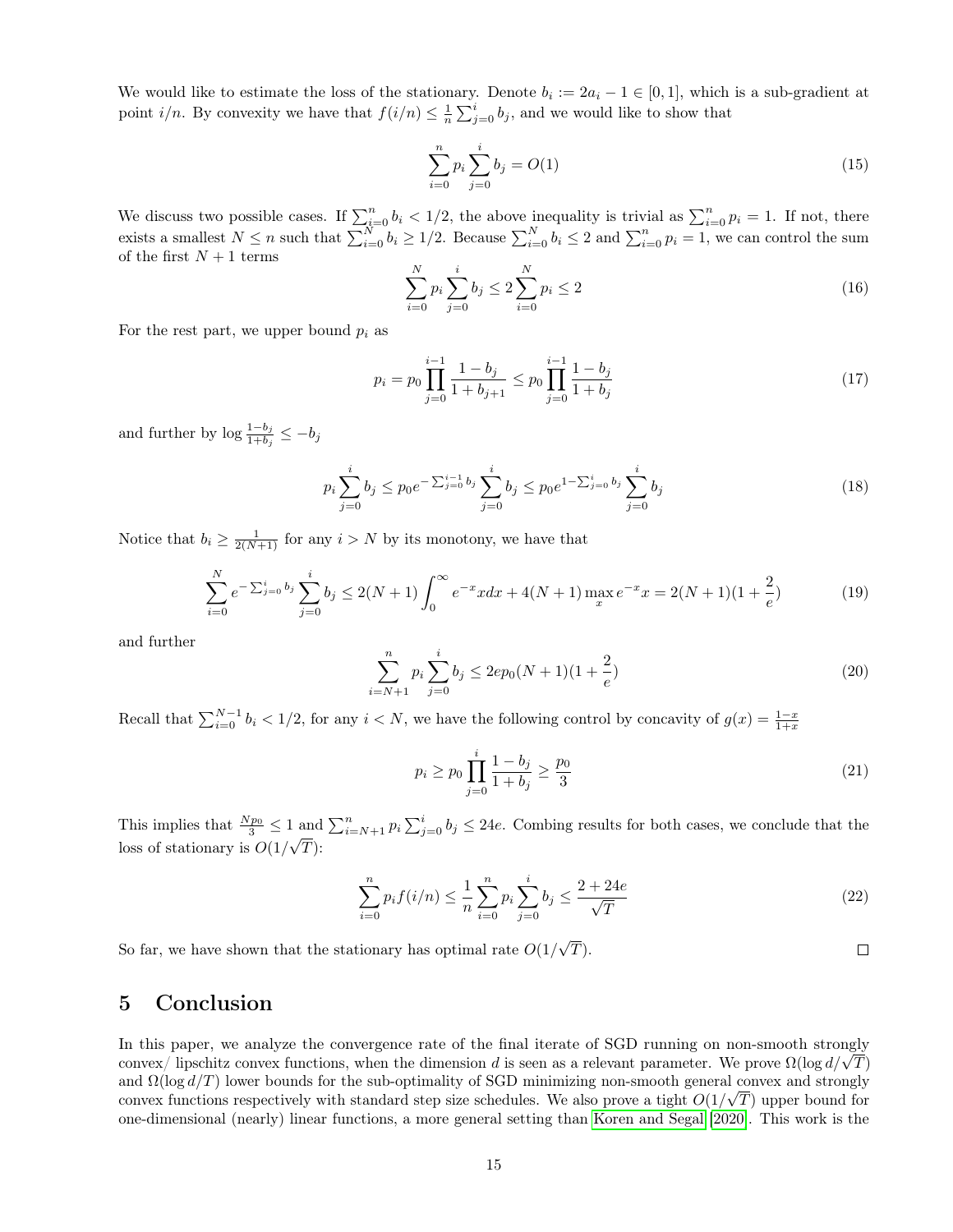first, to the best of our knowledge, that characterizes the dependence on dimension in the general  $d \leq T$  setting, advancing our knowledge on the final iterate convergence of SGD. Our results reveal a surprising advantage of the running average schedule, that it enjoys dimension-free convergence rate while the final iterate still (slightly) suffers from the curse of dimensionality. Our general lower bounds together with the upper bounds for (sugntly) suffers from the curse of dimensionality. Our general lower bounds together with the upper bounds for<br>one-dimensional special cases suggest that the right rate is  $\Theta(\log d/\sqrt{T})$ . We leave dimension-dependent upper bounds for future works.

## References

- <span id="page-15-7"></span>Léon Bottou, Frank E Curtis, and Jorge Nocedal. Optimization methods for large-scale machine learning. Siam Review, 60(2):223–311, 2018.
- <span id="page-15-12"></span>Nicolo Cesa-Bianchi, Alex Conconi, and Claudio Gentile. On the generalization ability of on-line learning algorithms. IEEE Transactions on Information Theory, 50(9):2050–2057, 2004.
- <span id="page-15-4"></span>Michael B Cohen, Yin Tat Lee, Gary Miller, Jakub Pachocki, and Aaron Sidford. Geometric median in nearly linear time. In Proceedings of the forty-eighth annual ACM symposium on Theory of Computing, pages 9–21, 2016.
- <span id="page-15-17"></span>Ari Freedman. Convergence theorem for finite markov chains. Proc. REU, 2017.
- <span id="page-15-16"></span>David A Freedman. On tail probabilities for martingales. the Annals of Probability, 3(1):100–118, 1975.
- <span id="page-15-0"></span>Nicholas JA Harvey, Christopher Liaw, Yaniv Plan, and Sikander Randhawa. Tight analyses for non-smooth stochastic gradient descent. In Conference on Learning Theory, pages 1579–1613. PMLR, 2019.
- <span id="page-15-15"></span>Jean-Baptiste Hiriart-Urruty and Claude Lemaréchal. Convex analysis and minimization algorithms I: Fundamentals, volume 305. Springer science & business media, 2013.
- <span id="page-15-6"></span>Prateek Jain, Dheeraj Nagaraj, and Praneeth Netrapalli. Making the last iterate of sgd information theoretically optimal. In Conference on Learning Theory, pages 1752–1755. PMLR, 2019.
- <span id="page-15-8"></span>Rie Johnson and Tong Zhang. Accelerating stochastic gradient descent using predictive variance reduction. Advances in neural information processing systems, 26:315–323, 2013.
- <span id="page-15-11"></span>Sham M Kakade and Ambuj Tewari. On the generalization ability of online strongly convex programming algorithms. In NIPS, pages 801–808, 2008.
- <span id="page-15-1"></span>Tomer Koren and Shahar Segal. Open problem: Tight convergence of sgd in constant dimension. In Conference on Learning Theory, pages 3847–3851. PMLR, 2020.
- <span id="page-15-5"></span>Yin Tat Lee, Satish Rao, and Nikhil Srivastava. A new approach to computing maximum flows using electrical flows. In Proceedings of the forty-fifth annual ACM symposium on Theory of computing, pages 755–764, 2013.
- <span id="page-15-3"></span>Arkadi Nemirovski, Anatoli Juditsky, Guanghui Lan, and Alexander Shapiro. Robust stochastic approximation approach to stochastic programming. SIAM Journal on optimization, 19(4):1574–1609, 2009.
- <span id="page-15-10"></span>Arkadij Semenovič Nemirovskij and David Borisovich Yudin. Problem complexity and method efficiency in optimization. 1983.
- <span id="page-15-9"></span>Boris T Polyak and Anatoli B Juditsky. Acceleration of stochastic approximation by averaging. SIAM journal on control and optimization, 30(4):838–855, 1992.
- <span id="page-15-13"></span>Alexander Rakhlin, Ohad Shamir, and Karthik Sridharan. Making gradient descent optimal for strongly convex stochastic optimization. arXiv preprint arXiv:1109.5647, 2011.
- <span id="page-15-2"></span>Herbert Robbins and Sutton Monro. A stochastic approximation method. The annals of mathematical statistics, pages 400–407, 1951.
- <span id="page-15-14"></span>David Ruppert. Efficient estimations from a slowly convergent robbins-monro process. Technical report, Cornell University Operations Research and Industrial Engineering, 1988.